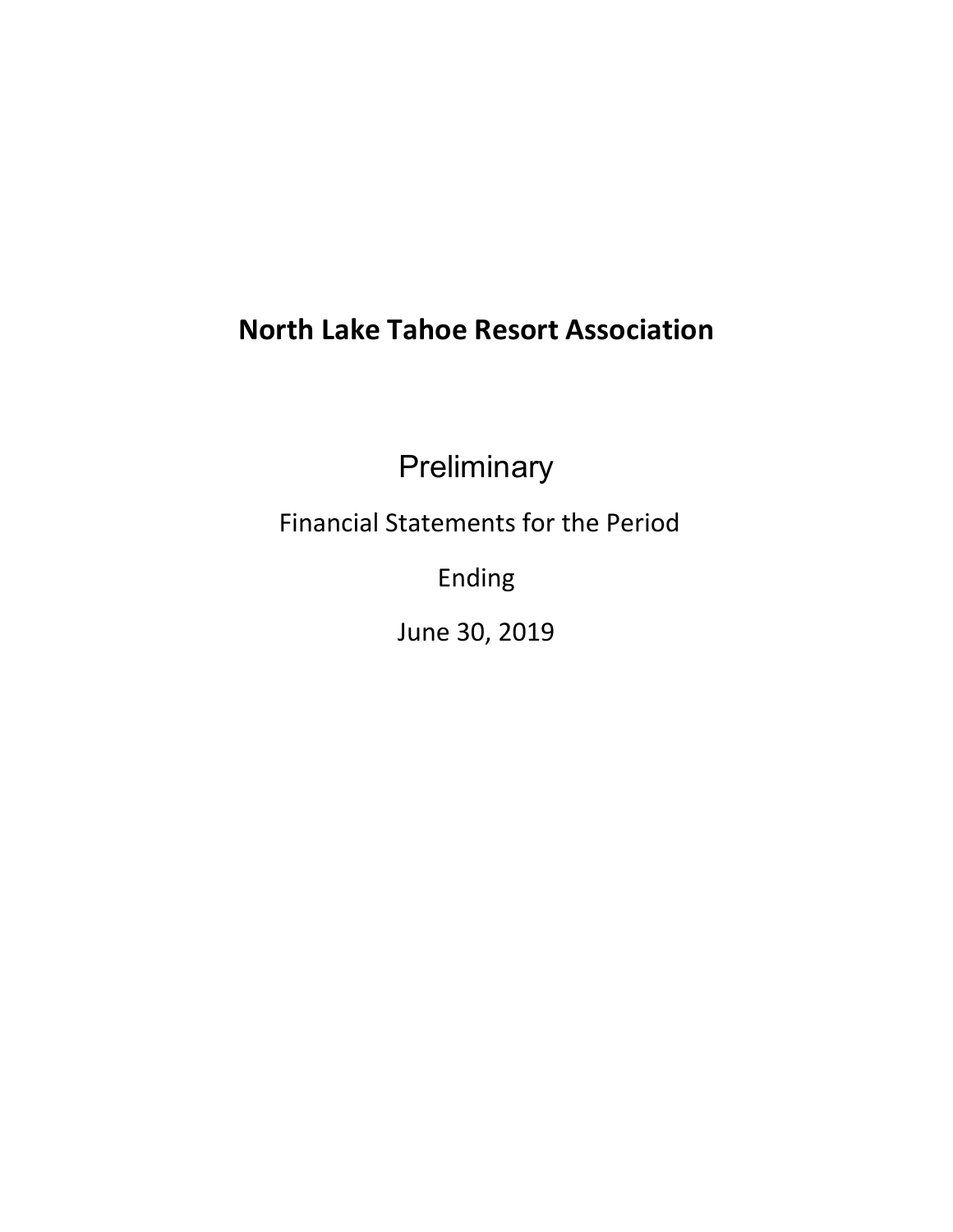**Accrual Basis**

## **North Lake Tahoe Resort Association Balance Sheet**

 **As of June 30, 2019**

|                                              | Jun 30, 19 | Jun 30, 18 | \$ Change        | % Change  | Jun 30, 18    |
|----------------------------------------------|------------|------------|------------------|-----------|---------------|
| <b>ASSETS</b>                                |            |            |                  |           |               |
| <b>Current Assets</b>                        |            |            |                  |           |               |
| <b>Checking/Savings</b>                      |            |            |                  |           |               |
| 1001-00 $\cdot$ Petty Cash                   | 116        | 289        | (173)            | (60%)     | 289           |
| 1003-00 · Cash - Operations BOTW #6712       | 331,812    | 619,232    | (287, 420)       | (46%)     | 619,232       |
| 1007-00 · Cash - Payroll BOTW #7421          | 11,572     | 6,195      | 5,377            | 87%       | 6,195         |
| 1008-00 · Marketing Reserve - Plumas         | 50,244     | 50,168     | 76               | 0%        | 50,168        |
| 1009-00 · Cash Flow Reserve - Plumas         | 100,650    | 100,449    | 201              | 0%        | 100,449       |
| 1071-00 · Payroll Reserves BOTW #8163        | 29,582     | 29,582     | $\mathbf 0$      | 0%        | 29,582        |
| 1080-00 · Special Events BOTW #1626          | 138,243    | 88,355     | 49,888           | 56%       | 88,355        |
| 10950 · Cash in Drawer                       | 1,678      | 597        | 1,081            | 181%      | 597           |
| <b>Total Checking/Savings</b>                | 663,897    | 894,867    | (230, 970)       | (26%)     | 894,867       |
| <b>Accounts Receivable</b>                   |            |            |                  |           |               |
| 1200-00 · Quickbooks Accounts Receivable     | 31,420     | 24,331     | 7,089            | 29%       | 24,331        |
| $1290-00 \cdot A/R - TOT$                    | 342,133    | 0          | 342,133          | 100%      | 0             |
| <b>Total Accounts Receivable</b>             | 373,553    | 24,331     | 349,222          | 1,435%    | 24,331        |
| <b>Other Current Assets</b>                  |            |            |                  |           |               |
| $1200-99 \cdot AR$ Other                     | 10         | (41)       | 51               | 124%      | (41)          |
| 1201-00 · Member Accounts Receivable         |            |            |                  |           |               |
| 1201-01 · Member AR - Member Dues            | 2,696      | 3,417      | (721)            | (21%)     | 3,417         |
| 1201-03 · Member AR - Other                  | 4,035      | 0          | 4,035            | 100%      | $\Omega$      |
| 1201-00 · Member Accounts Receivable - Other | 0          | 2,870      | (2,870)          | $(100\%)$ | 2,870         |
| Total 1201-00 · Member Accounts Receivable   | 6,731      | 6,287      | 444              | 7%        | 6,287         |
| 1201-02 · Allowance for Doubtful Accounts    | (1,587)    | (2,500)    | 913              | 37%       | (2,500)       |
| 12100 · Inventory Asset                      |            |            |                  |           |               |
| 25300 · Gift Cards Outstanding               | 15         | 0          | 15               | 100%      | 0             |
| 12100 · Inventory Asset - Other              | 22,838     | 28,203     | (5, 365)         | (19%)     | 28,203        |
| Total 12100 · Inventory Asset                | 22,853     | 28,203     | (5,350)          | (19%)     |               |
| 1299 · Receivable from NLTMC                 |            |            |                  |           |               |
|                                              | 15,703     | 28,954     | (13, 251)<br>960 | (46%)     | 28,954<br>650 |
| 1490-00 · Security Deposits                  | 1,610      | 650        |                  | 148%      |               |
| <b>Total Other Current Assets</b>            | 45,320     | 61,553     | (16, 233)        | (26%)     | 61,553        |
| <b>Total Current Assets</b>                  | 1,082,770  | 980,751    | 102,019          | 10%       | 980,751       |
| <b>Fixed Assets</b>                          |            |            |                  |           |               |
| 1700-00 · Furniture & Fixtures               | 68,768     | 68,768     | 0                | 0%        | 68,768        |
| 1701-00 · Accum. Depr. - Furn & Fix          | (68, 768)  | (68, 768)  | 0                | 0%        | (68, 768)     |
| 1740-00 Computer Equipment                   | 8,436      | 8,436      | 0                | 0%        | 8,436         |
| 1741-00 · Accum. Depr. - Computer Equip      | (8, 435)   | (8, 435)   | 0                | 0%        | (8, 435)      |
| 1750-00 · Computer Software                  | 21,520     | 21,520     | 0                | 0%        | 21,520        |
| 1751-00 · Accum. Amort. - Software           | (20, 113)  | (18, 480)  | (1,633)          | (9%)      | (18, 480)     |
| 1770-00 · Leasehold Improvements             | 24,284     | 24,284     | 0                | 0%        | 24,284        |
| 1771-00 · Accum. Amort - Leasehold Impr      | (24, 284)  | (24, 284)  | 0                | 0%        | (24, 284)     |
| <b>Total Fixed Assets</b>                    | 1,408      | 3,041      | (1,633)          | (54%)     | 3,041         |
| <b>Other Assets</b>                          |            |            |                  |           |               |
| 1400-00 · Prepaid Expenses                   |            |            |                  |           |               |
| 1410-00 · Prepaid Insurance                  | 14,312     | 9,151      | 5,161            | 56%       | 9,151         |
| 1430-00 · Prepaid 1st Class Postage          | 100        | 1,000      | (900)            | $(90\%)$  | 1,000         |
| 1400-00 · Prepaid Expenses - Other           | 5,502      | 17,116     | (11, 614)        | (68%)     | 17,116        |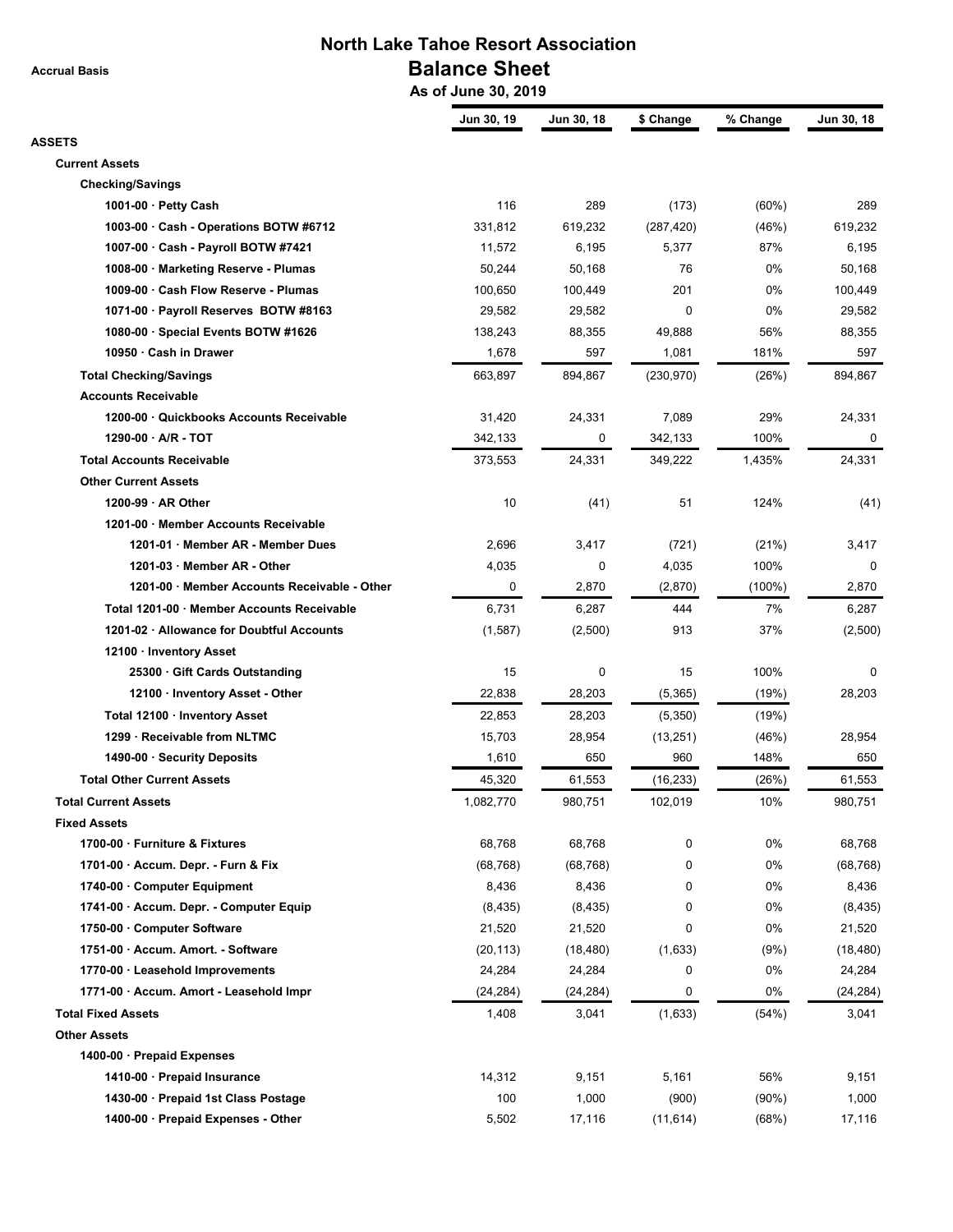**Accrual Basis**

## **North Lake Tahoe Resort Association Balance Sheet**

 **As of June 30, 2019**

| Jun 30, 19 | Jun 30, 18          | \$ Change | % Change  | Jun 30, 18 |
|------------|---------------------|-----------|-----------|------------|
| 19,914     | 27,267              | (7, 353)  | (27%)     | 27,267     |
| 19,914     | 27,267              | (7, 353)  | (27%)     | 27,267     |
| 1,104,092  | 1,011,059           | 93,033    | 9%        | 1,011,059  |
|            |                     |           |           |            |
|            |                     |           |           |            |
|            |                     |           |           |            |
|            |                     |           |           |            |
| 73,605     | 42,156              | 31,449    | 75%       | 42,156     |
| 73,605     | 42,156              | 31,449    | 75%       | 42,156     |
|            |                     |           |           |            |
|            |                     |           |           |            |
| 0          | 15                  | (15)      | $(100\%)$ | 15         |
| 0          | 126                 | (126)     | $(100\%)$ | 126        |
| 0          | 180                 | (180)     | $(100\%)$ | 180        |
| 0          | 3,070               | (3,070)   | $(100\%)$ | 3,070      |
| 0          | 2,430               | (2, 430)  | $(100\%)$ | 2,430      |
| 0          | 83                  | (83)      | $(100\%)$ | 83         |
| 0          | 5,904               | (5,904)   | $(100\%)$ | 5,904      |
| 0          | 5,904               | (5,904)   | $(100\%)$ | 5,904      |
|            |                     |           |           |            |
|            |                     |           |           |            |
| 20,922     | 36,870              | (15,948)  | (43%)     | 36,870     |
| 58,630     | 43,384              | 15,246    | 35%       | 43,384     |
| 8,373      | 4,698               | 3,675     | 78%       | 4,698      |
| 9,775      | 3,072               | 6,703     | 218%      | 3,072      |
| 4,369      | 1,157               | 3,212     | 278%      | 1,157      |
| 52,993     | 49,004              | 3,989     | 8%        | 49,004     |
| 155,062    | 138,185             | 16,877    | 12%       | 138,185    |
|            |                     |           |           |            |
| 827        | 853                 | (26)      | (3%)      | 853        |
| 2,307      | 1,941               | 366       | 19%       | 1,941      |
| 3          | 0                   | 3         | 100%      | 0          |
| 3,137      | 2,794               | 343       | 12%       | 2,794      |
| 57,490     | 49,521              | 7,969     | 16%       | 49,521     |
| 0          | 67,000              | (67,000)  | $(100\%)$ | 67,000     |
| 57,969     | 56,979              | 990       | 2%        | 56,979     |
| 840        | 535                 | 305       | 57%       | 535        |
| 0          | 0                   | 0         | 0%        | 0          |
| 350,305    | 0                   | 350,305   | 100%      | 0          |
| 0          | 4,202               | (4,202)   | $(100\%)$ | 4,202      |
| (5,638)    | 229,432             | (235,070) | (102%)    | 229,432    |
| 619,165    | 548,648             | 70,517    | 13%       | 548,648    |
|            | 596,708             | 96,062    | 16%       | 596,708    |
| 692,770    | 596,708             | 96,062    | 16%       | 596,708    |
|            |                     |           |           |            |
|            |                     |           |           | (6, 430)   |
| 275,755    | 275,755             | 0         | 0%        | 275,755    |
|            | 692,770<br>(11,669) | (6, 430)  | (5,239)   | (81%)      |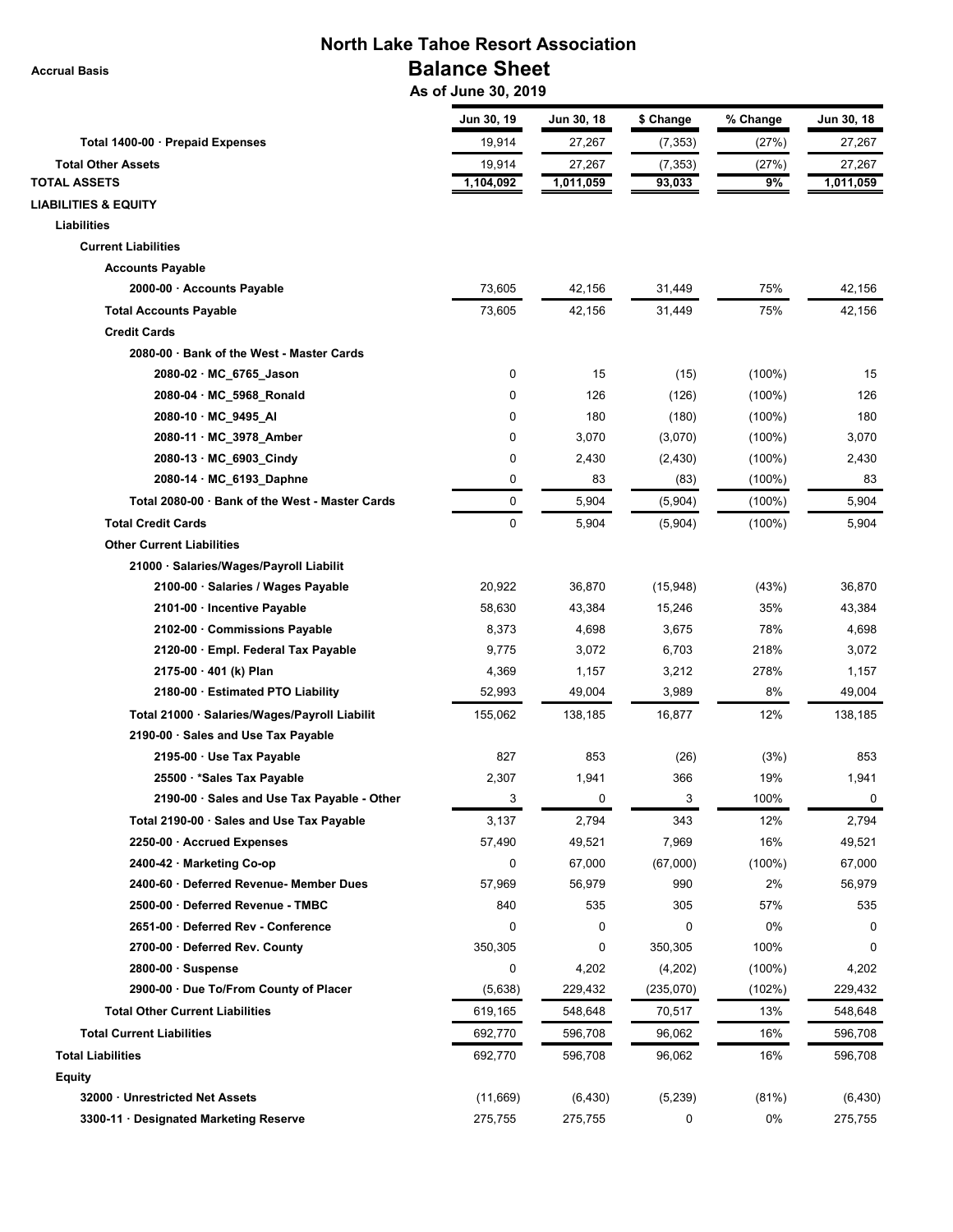## **North Lake Tahoe Resort Association Balance Sheet**

 **As of June 30, 2019**

|                                       | Jun 30, 19 | Jun 30, 18 | \$ Change | % Change | Jun 30, 18 |
|---------------------------------------|------------|------------|-----------|----------|------------|
| 3301 · Cash Flow Reserve              | 100.248    | 100.248    |           | $0\%$    | 100.248    |
| 3302 · Marketing Cash Reserve         | 50,018     | 50.018     |           | 0%       | 50.018     |
| Net Income                            | (3,029)    | (5,239)    | 2.210     | 42%      | (5,239)    |
| <b>Total Equity</b>                   | 411.323    | 414.352    | (3,029)   | $(1\%)$  | 414.352    |
| <b>TOTAL LIABILITIES &amp; EQUITY</b> | 1,104,093  | 1,011,060  | 93,033    | 9%       | 1,011,060  |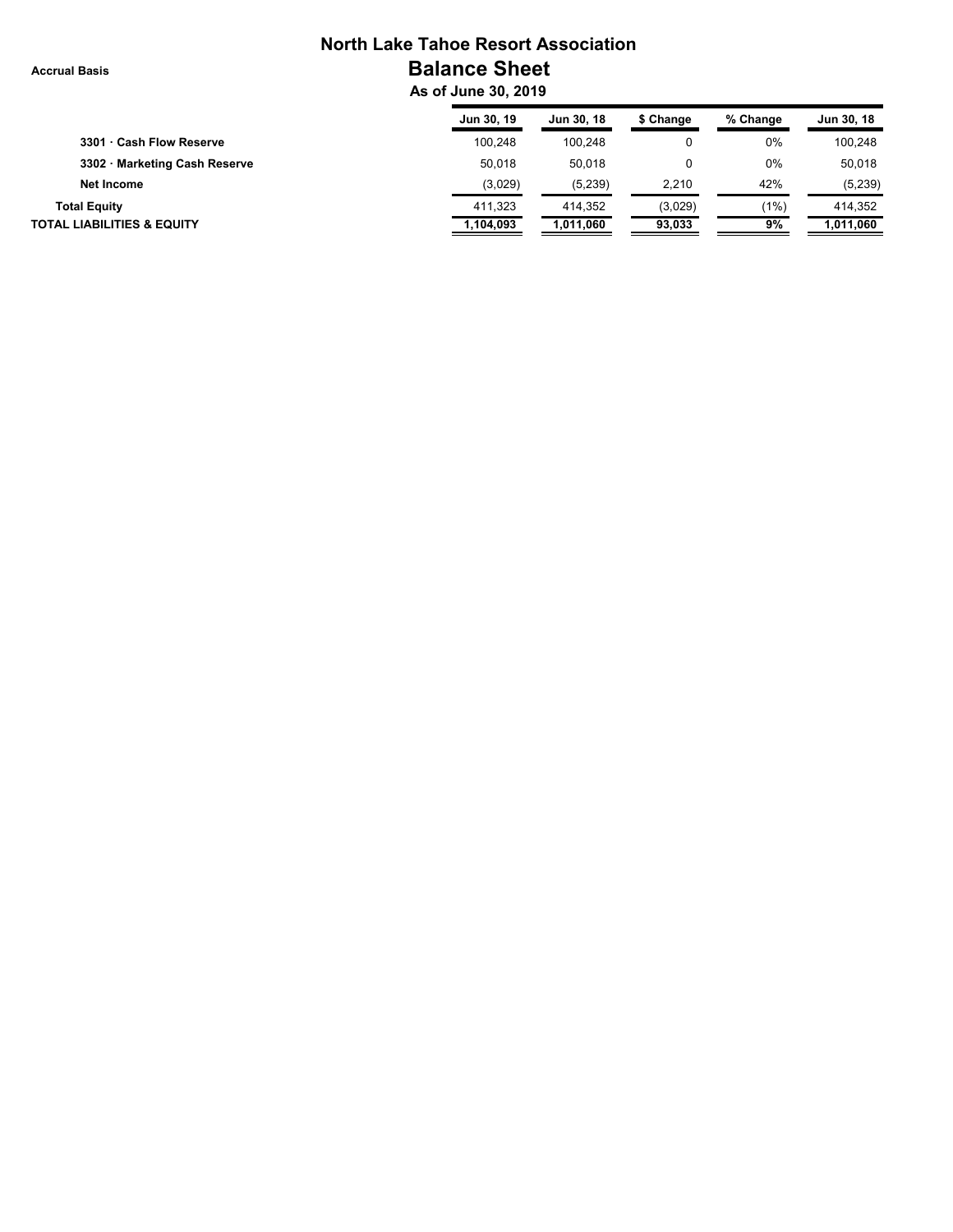# North Lake Tahoe Resort Association Profit & Loss

|                                                                                                                                                  | <b>Jun 19</b>               | <b>Jun 18</b>           | \$ Change                  | % Change               |
|--------------------------------------------------------------------------------------------------------------------------------------------------|-----------------------------|-------------------------|----------------------------|------------------------|
| <b>Ordinary Income/Expense</b><br><b>Income</b>                                                                                                  |                             |                         |                            |                        |
| 4050-00 County of Placer TOT Funding<br>4200-00 · Membership Dues Revenue<br>4205-00 Conference Dues<br>4250-00 · Revenues-Membership Activities | 323,775<br>12,318<br>367    | 108,809<br>5,086<br>917 | 214,966<br>7,232<br>$-550$ | 198%<br>142%<br>$-60%$ |
| 4250-01 Community Awards                                                                                                                         | 0                           | 85                      | $-85$                      | $-100%$                |
| 4250-03 · Summer/Winter Rec Luncheon<br>4251-00 Tues AM Breakfast Club                                                                           | $\mathbf 0$<br>510          | 2,001<br>929            | $-2,001$<br>-419           | $-100%$<br>-45%        |
| 4250-00 · Revenues-Membership Activities - Other                                                                                                 | 875                         | 1,570                   | -695                       | $-44%$                 |
| Total 4250-00 · Revenues-Membership Activities                                                                                                   | 1,385                       | 4,585                   | $-3,200$                   | $-70%$                 |
| 4252-00 Sponsorships<br>4350-00 · Special Events (Marketing)<br>4600-00 · Commissions                                                            | 0<br>82,598                 | 250<br>$\Omega$         | $-250$<br>82,598           | $-100%$<br>100%        |
| 4601-00 Commissions - South Shore<br>4600-00 Commissions - Other                                                                                 | 14,442<br>2,649             | 2,358<br>7,916          | 12,084<br>$-5,267$         | 512%<br>$-67%$         |
| Total 4600-00 · Commissions                                                                                                                      | 17,091                      | 10,274                  | 6,816                      | 66%                    |
| 46000 Merchandise Sales<br>4502-00 · Non-Retail VIC income<br>46000 · Merchandise Sales - Other                                                  | $12 \overline{ }$<br>13,582 | 240<br>11,163           | $-228$<br>2,419            | -95%<br>22%            |
| Total 46000 Merchandise Sales                                                                                                                    | 13,594                      | 11,403                  | 2,191                      | 19%                    |
| <b>Total Income</b>                                                                                                                              | 451,127                     | 141,324                 | 309,803                    | 219%                   |
| <b>Gross Profit</b>                                                                                                                              | 451,127                     | 141,324                 | 309,803                    | 219%                   |
| <b>Expense</b><br>5000-00 · Salaries & Wages                                                                                                     |                             |                         |                            |                        |
| 5010-00 · Sales Commissions                                                                                                                      | 5,536                       | $-1,951$                | 7,488                      | 384%                   |
| 5020-00 · P/R - Tax Expense                                                                                                                      | 2,971                       | 8,246                   | $-5,275$                   | $-64%$                 |
| 5030-00 · P/R - Health Insurance Expense                                                                                                         | 7,678                       | 8,524                   | $-846$                     | $-10%$                 |
| 5040-00 · P/R - Workmans Comp                                                                                                                    | 1,064                       | 0                       | 1,064                      | 100%                   |
| $5060-00 \cdot 401$ (k)                                                                                                                          | 2,476                       | 2,353                   | 123                        | 5%                     |
| 5070-00 Other Benefits and Expenses                                                                                                              | 155                         | 188                     | $-33$                      | $-17%$                 |
| 5000-00 Salaries & Wages - Other                                                                                                                 | 53,578                      | 23,702                  | 29,875                     | 126%                   |
| Total 5000-00 · Salaries & Wages                                                                                                                 | 73,459                      | 41,062                  | 32,397                     | 79%                    |
| 5100-00 Rent                                                                                                                                     |                             |                         |                            |                        |
| 5110-00 Utilities                                                                                                                                | 777                         | 1,201                   | $-424$                     | $-35%$                 |
| 5140-00 · Repairs & Maintenance                                                                                                                  | 87                          | 4,454                   | $-4,368$                   | -98%                   |
| 5150-00 · Office - Cleaning                                                                                                                      | 1,680                       | 1,655                   | 25                         | 2%                     |
| 5100-00 · Rent - Other                                                                                                                           | 13,058                      | 12,780                  | 278                        | 2%                     |
| Total 5100-00 · Rent                                                                                                                             | 15,602                      | 20,090                  | $-4,489$                   | $-22%$                 |
| 5310-00 · Telephone<br>5320-00 · Telephone                                                                                                       | 2,254                       | 2,962                   | $-708$                     | $-24%$                 |
| Total 5310-00 · Telephone                                                                                                                        | 2,254                       | 2,962                   | $-708$                     | $-24%$                 |
| 5420-00 Mail - USPS                                                                                                                              | 100                         | 44                      | 56                         | 129%                   |
| 5510-00 · Insurance/Bonding                                                                                                                      | 3,814                       | 264                     | 3,549                      | 1,342%                 |
| $5520-00$ · Supplies                                                                                                                             |                             |                         |                            |                        |
| 5525-00 · Supplies- Computer <\$1000                                                                                                             | 130                         | 4,658                   | $-4,528$                   | $-97%$                 |
| 5520-00 · Supplies - Other                                                                                                                       | 7,136                       | 1,545                   | 5,591                      | 362%                   |
| Total $5520-00$ · Supplies                                                                                                                       | 7,266                       | 6,204                   | 1,062                      | 17%                    |
| 5610-00 Depreciation                                                                                                                             | 118                         | 149                     | $-31$                      | $-21%$                 |
| 5700-00 · Equipment Support & Maintenance                                                                                                        | 66<br>823                   | 2,420                   | $-2,354$                   | $-97%$                 |
| 5710-00 · Taxes, Licenses & Fees                                                                                                                 |                             | 2,458                   | $-1,635$                   | -67%                   |
| 5740-00 · Equipment Rental/Leasing                                                                                                               | 1,108                       | 1,132                   | $-24$                      | $-2%$                  |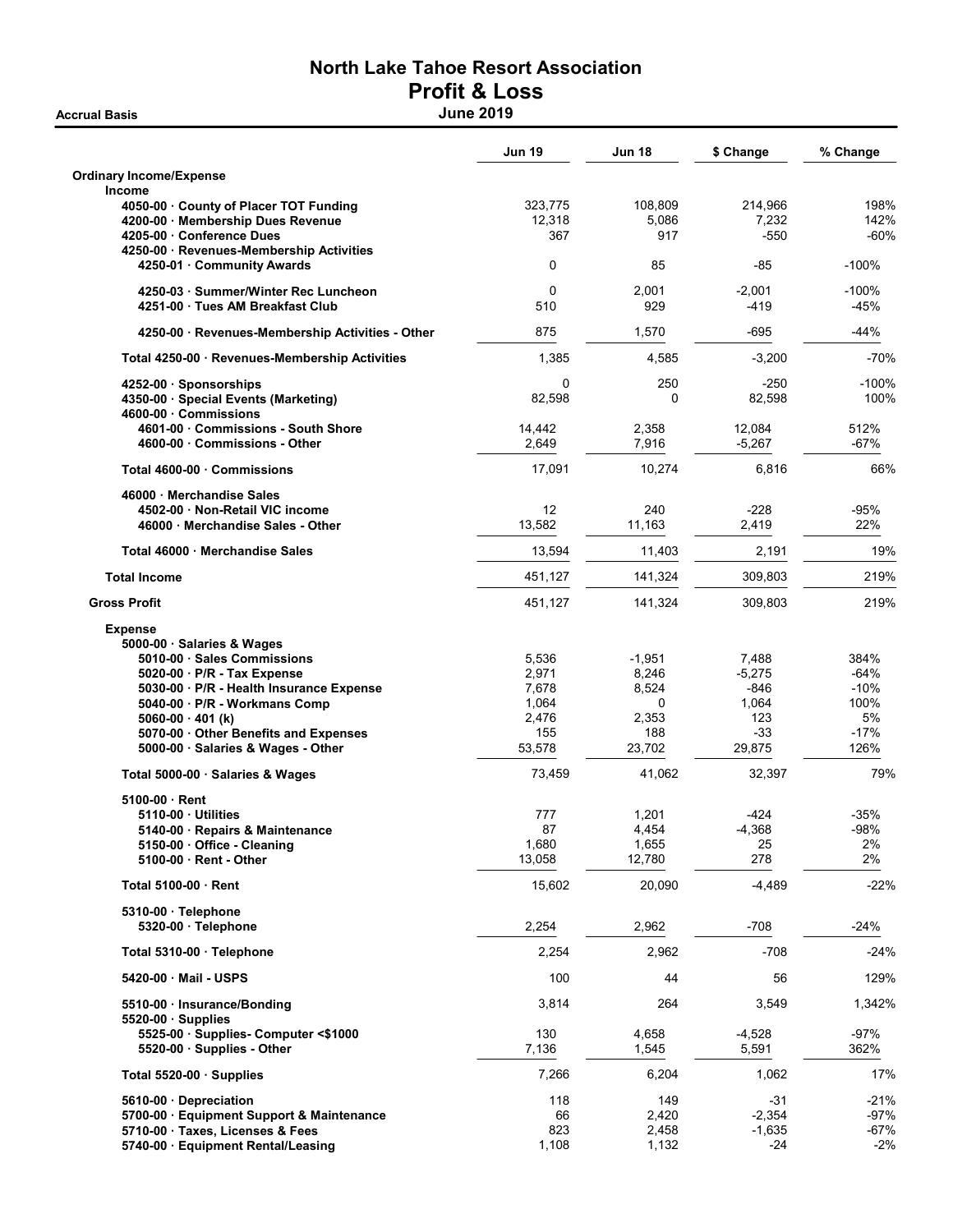# North Lake Tahoe Resort Association Profit & Loss

|                                                                                               | Jun 19            | Jun 18            | \$ Change             | % Change         |
|-----------------------------------------------------------------------------------------------|-------------------|-------------------|-----------------------|------------------|
| 5800-00 · Training Seminars<br>5850-00 · Artist of Month - Commissions                        | 1,749<br>0        | 781<br>253        | 968<br>$-253$         | 124%<br>$-100%$  |
| 5900-00 · Professional Fees                                                                   |                   |                   |                       |                  |
| 5910-00 · Professional Fees - Attorneys<br>5921-00 Professional Fees - Other                  | 1,480<br>46,120   | 80<br>5,363       | 1,400<br>40,758       | 1.750%<br>760%   |
| Total 5900-00 Professional Fees                                                               | 47,600            | 5,443             | 42,158                | 775%             |
| 5941-00 · Research & Planning                                                                 | 0                 | 10,196            | $-10,196$             | $-100%$          |
| $6020-00$ · Programs<br>6016-00 · Special Event Partnership<br>6018-00 Business Assoc. Grants | 22,750<br>20,000  | 85,347<br>10,000  | $-62,597$<br>10,000   | $-73%$<br>100%   |
| Total 6020-00 · Programs                                                                      | 42,750            | 95,347            | $-52,597$             | $-55%$           |
| 6420-00 Events<br>6420-01 Sponsorships<br>6023-00 Autumn Food & Wine                          | 82,598            | 2,800             | 79,798                | 2,850%           |
|                                                                                               |                   |                   |                       |                  |
| 6421-05 No Barriers<br>6421-08 Tough Mudder                                                   | 5,229<br>0        | 0<br>40.000       | 5,229<br>$-40,000$    | 100%<br>$-100%$  |
| 6421-09 Wanderlust                                                                            | 8,340             | 7,327             | 1,013                 | 14%              |
| Total 6420-01 · Sponsorships                                                                  | 96,167            | 50,127            | 46,040                | 92%              |
| 6421-00 New Event Development                                                                 | 90,262            | 3,085             | 87,178                | 2,826%           |
| 6422-00 Event Media<br>6422-06 Music Campaign                                                 | 0                 | 860               | $-860$                | $-100%$          |
| Total 6422-00 Event Media                                                                     | $\mathbf{0}$      | 860               | $-860$                | $-100%$          |
| 6424-00 Event Operation Expenses                                                              | 6,474             | 7,585             | $-1,111$              | $-15%$           |
| Total 6420-00 Events                                                                          | 192,904           | 61,657            | 131,246               | 213%             |
| 6423-00 Membership Activities                                                                 |                   |                   |                       |                  |
| 6434-00 · Community Awards Dinner                                                             | 1,385             | 1,594             | $-209$                | $-13%$           |
| 6436-00 Membership - Wnt/Sum Rec Lunch                                                        | 23                | 15                | 8                     | 54%              |
| 6437-00 · Tuesday Morning Breakfast Club                                                      | $\mathbf 0$       | 486               | $-486$                | $-100%$          |
| 6442-00 - Public Relations/Website                                                            | 1                 | 3,765             | $-3,764$              | $-100%$          |
| 6444-00 Trades<br>6423-00 · Membership Activities - Other                                     | $-1,430$<br>2,844 | 825<br>0          | $-2,255$<br>2,844     | $-273%$<br>100%  |
|                                                                                               | 2,822             | 6,684             | $-3,862$              | $-58%$           |
| Total 6423-00 · Membership Activities                                                         |                   |                   |                       |                  |
| 6730-00 · Marketing Cooperative/Media<br>6742-00 · Non-NLT Co-Op Marketing Program            | 121,652<br>4,698  | 144,215<br>11,607 | $-22,563$<br>$-6,909$ | $-16%$<br>$-60%$ |
|                                                                                               |                   |                   |                       |                  |
| 6743-00 · BACC Marketing Programs                                                             |                   |                   |                       |                  |
| 6743-01 · Shop Local                                                                          | 3,425             | 6,735             | $-3,310$              | -49%<br>$-100%$  |
| 6743-03 · Touch Lake Tahoe<br>6743-04 · High Notes                                            | 0<br>11.635       | 63<br>16,200      | -63<br>$-4,565$       | $-28%$           |
| 6743-05 · Peak Your Adventure                                                                 | 16,335            | 20,300            | $-3,965$              | $-20%$           |
| Total 6743-00 · BACC Marketing Programs                                                       | 31,395            | 43,297            | $-11,902$             | $-28%$           |
| 8100-00 Cost of Goods Sold                                                                    |                   |                   |                       |                  |
| 51100 · Freight and Shipping Costs                                                            | 176               | 137               | 39                    | 29%              |
| 52500 Purchase Discounts                                                                      | -0                | 0                 | -0                    | $-100%$          |
| 59900 · POS Inventory Adjustments                                                             | 68                | 20                | 48                    | 242%             |
| 8100-00 Cost of Goods Sold - Other                                                            | 7,507             | 5,837             | 1,670                 | 29%              |
| Total 8100-00 Cost of Goods Sold                                                              | 7,750             | 5,993             | 1,756                 | 29%              |
| 8200-00 Associate Relations                                                                   | 253               | 1,948             | $-1,695$              | -87%             |
| 8300-00 · Board Functions                                                                     | 2,875             | 0                 | 2,875                 | 100%             |
| 8500-00 Credit Card Fees                                                                      | 837               | 830               | 7                     | 1%               |
| 8600-00 · Additional Opportunites                                                             | 2,088             | 0                 | 2,088                 | 100%             |
| 8700-00 · Automobile Expenses                                                                 | 800               | 578               | 222<br>106            | 39%<br>41%       |
| 8750-00 Meals/Meetings                                                                        | 366               | 260               |                       |                  |
| 8810-00 Dues & Subscriptions                                                                  | $-535$            | 655               | $-1,190$              | $-182%$          |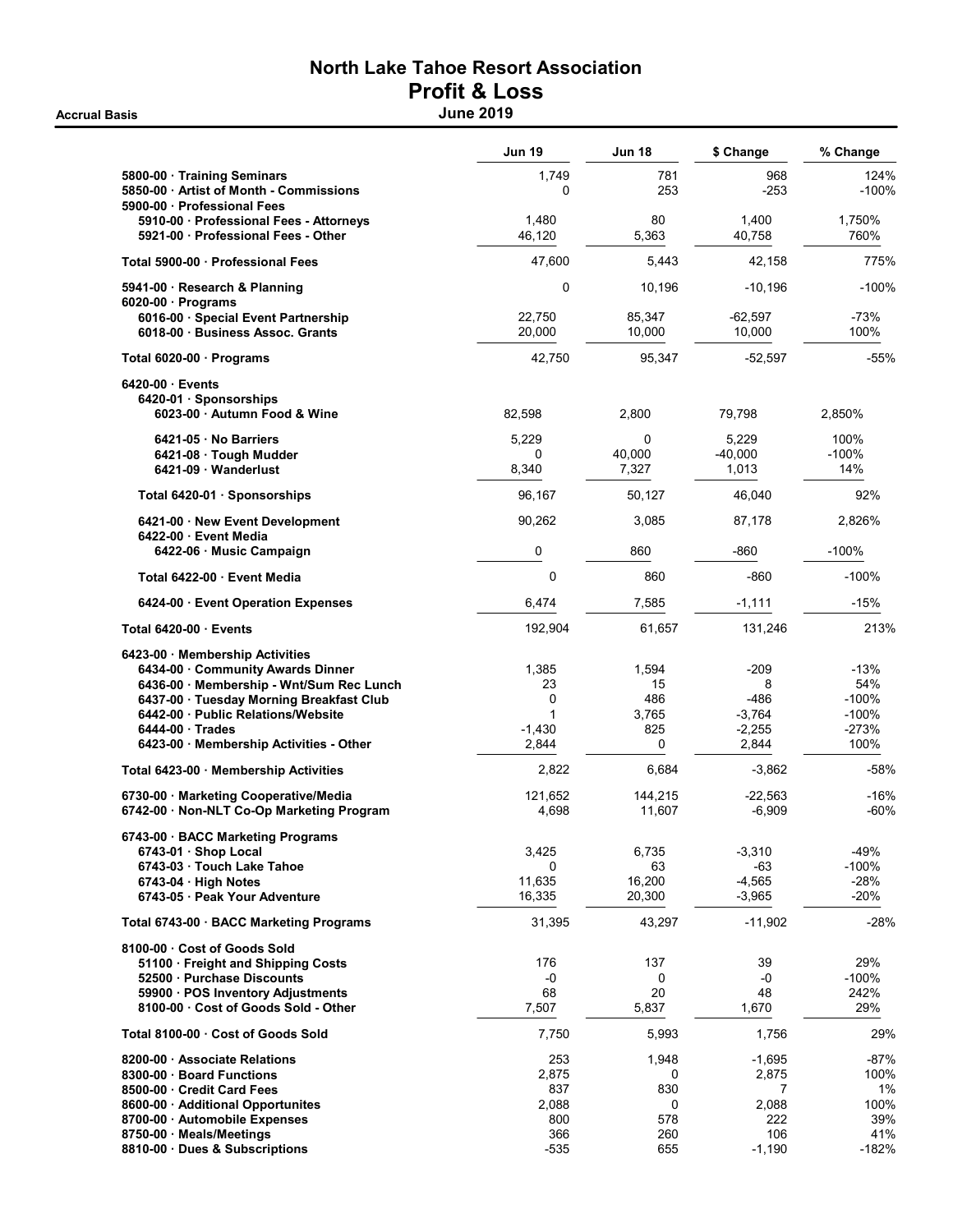# North Lake Tahoe Resort Association Profit & Loss

Jun 19 Jun 18 \$ Change % Change 8910-00 · Travel 1,166 0 1,166 100%  $8920-00 \cdot$  Bad Debt Total Expense 21% **100 and 568,366** 568,366 568,366 568,366 568,366 57,353 21% Net Ordinary Income 64% **Net Ordinary Income** 64% **CONSUMING A SAMPLE 117,239** -329,689 212,450 64% Other Income/Expense Other Income 4700-00 · Revenues- Interest & Investment 23 23 23 0 0% Total Other Income 23 23 0 0% Net Other Income 23 23 0 0% Net Income -117,216 -329,666 212,450 64%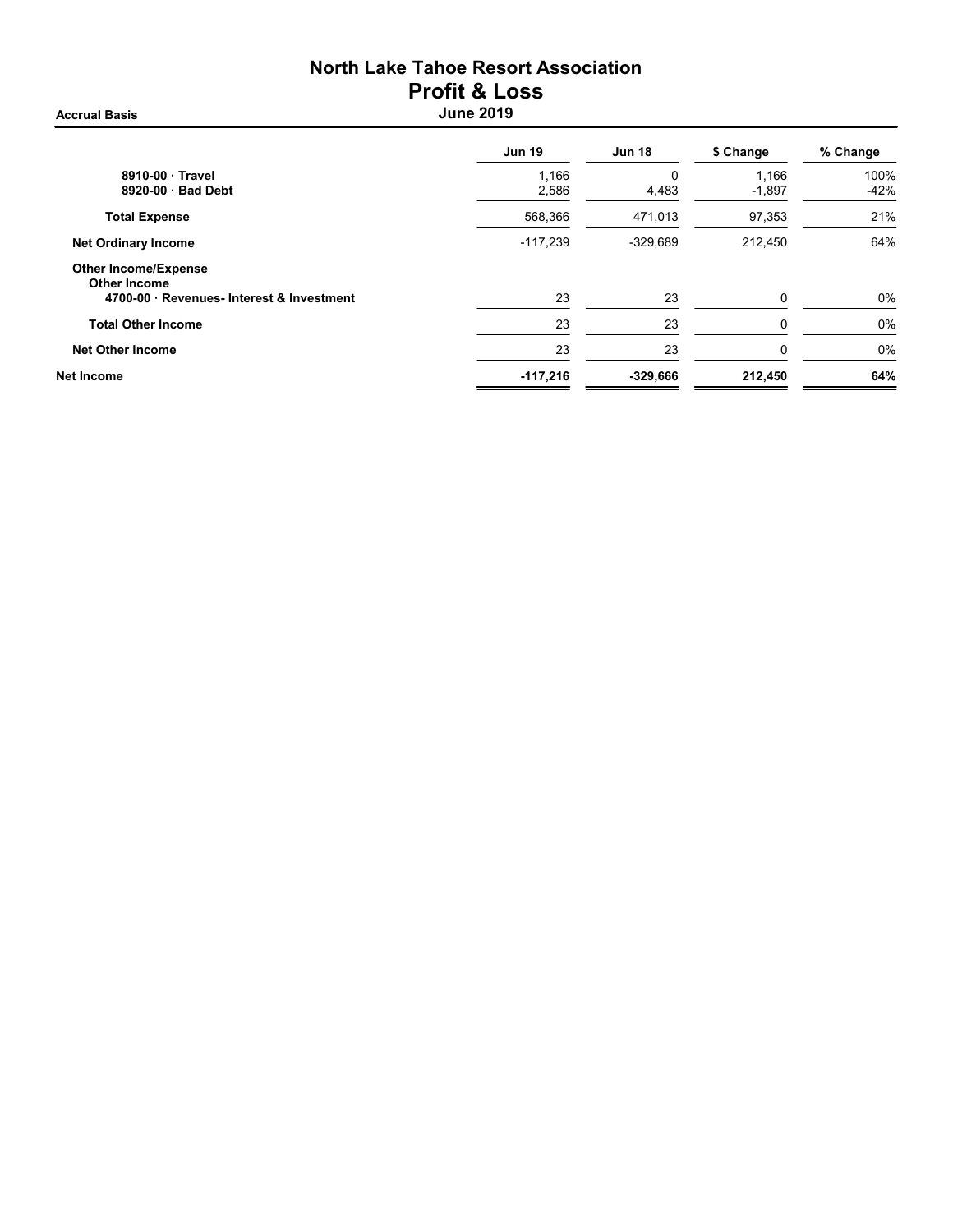| <b>Accrual Basis</b>                                                                                                                                                                                                                                                                                    | <b>All Departments</b>                                     |                                                           |                                                                       |                                                                      |                                                                      |                                                                               |                                                                      |  |
|---------------------------------------------------------------------------------------------------------------------------------------------------------------------------------------------------------------------------------------------------------------------------------------------------------|------------------------------------------------------------|-----------------------------------------------------------|-----------------------------------------------------------------------|----------------------------------------------------------------------|----------------------------------------------------------------------|-------------------------------------------------------------------------------|----------------------------------------------------------------------|--|
|                                                                                                                                                                                                                                                                                                         | <b>Jun 19</b>                                              | <b>Budget</b>                                             | \$ Over Budget                                                        | Jul '18 - Jun                                                        | <b>YTD Budget</b>                                                    | \$ Over Budget                                                                | Annual Bud                                                           |  |
| <b>Ordinary Income/Expense</b>                                                                                                                                                                                                                                                                          |                                                            |                                                           |                                                                       |                                                                      |                                                                      |                                                                               |                                                                      |  |
| Income<br>4050-00 County of Placer TOT Funding<br>4200-00 · Membership Dues Revenue<br>4205-00 · Conference Dues<br>4250-00 · Revenues-Membership Activities                                                                                                                                            | 323,775<br>12,318<br>367                                   | 321,077<br>10,700<br>825                                  | 2,698<br>1,618<br>(458)                                               | 3,673,546<br>138,397<br>6,829                                        | 3,811,191<br>128,000<br>9,900                                        | (137, 645)<br>10,397<br>(3,071)                                               | 3,811,191<br>128,000<br>9,900                                        |  |
| 4250-01 · Community Awards<br>4250-04 · Silent Auction<br>4250-05 · Sponsorships                                                                                                                                                                                                                        | 0<br>0                                                     | 0<br>0                                                    | 0<br>0                                                                | 12,876<br>17,165                                                     | 19,000<br>13,000                                                     | (6, 125)<br>4,165                                                             | 19,000<br>13,000                                                     |  |
| 4250-01 Community Awards - Other                                                                                                                                                                                                                                                                        | 0                                                          | 0                                                         | 0                                                                     | 14,646                                                               | 18,000                                                               | (3, 354)                                                                      | 18,000                                                               |  |
| Total 4250-01 · Community Awards                                                                                                                                                                                                                                                                        | $\mathbf 0$                                                | 0                                                         | $\mathbf 0$                                                           | 44,687                                                               | 50,000                                                               | (5,314)                                                                       | 50,000                                                               |  |
| 4250-02 · Chamber Events<br>4250-03 · Summer/Winter Rec Luncheon<br>4251-00 · Tues AM Breakfast Club                                                                                                                                                                                                    | $\mathbf 0$<br>$\mathbf 0$                                 | 208<br>4,000                                              | (208)<br>(4,000)                                                      | 2,892<br>2,622                                                       | 2,500<br>8,000                                                       | 392<br>(5,378)                                                                | 2,500<br>8,000                                                       |  |
| 4251-01 · Tues AM Breakfast Club Sponsors<br>4251-00 · Tues AM Breakfast Club - Other                                                                                                                                                                                                                   | 0<br>510                                                   | 300<br>580                                                | (300)<br>(70)                                                         | 2,500<br>6,087                                                       | 3,050<br>6,960                                                       | (550)<br>(873)                                                                | 3,050<br>6,960                                                       |  |
| Total 4251-00 · Tues AM Breakfast Club                                                                                                                                                                                                                                                                  | 510                                                        | 880                                                       | (370)                                                                 | 8,587                                                                | 10,010                                                               | (1, 423)                                                                      | 10,010                                                               |  |
| 4250-00 · Revenues-Membership Activities - Other                                                                                                                                                                                                                                                        | 875                                                        |                                                           |                                                                       | 4,793                                                                | 0                                                                    | 4,793                                                                         | 0                                                                    |  |
| Total 4250-00 · Revenues-Membership Activities                                                                                                                                                                                                                                                          | 1,385                                                      | 5,088                                                     | (3,703)                                                               | 63,582                                                               | 70,510                                                               | (6,928)                                                                       | 70,510                                                               |  |
| 4252-00 · Sponsorships                                                                                                                                                                                                                                                                                  | 0                                                          |                                                           |                                                                       | 600                                                                  | 0                                                                    | 600                                                                           | 0                                                                    |  |
| 4253-00 · Revenue-Other<br>4350-00 · Special Events (Marketing)<br>4600-00 Commissions                                                                                                                                                                                                                  | $\mathbf 0$<br>82,598                                      | 0<br>0                                                    | 0<br>82,598                                                           | 6<br>82,598                                                          | 0<br>0                                                               | 6<br>82,598                                                                   | $\mathbf 0$<br>$\mathbf 0$                                           |  |
| 4601-00 Commissions - South Shore<br>4600-00 Commissions - Other                                                                                                                                                                                                                                        | 14,442<br>2,649                                            | 1,671<br>2,500                                            | 12,771<br>149                                                         | 22,859<br>49,615                                                     | 20,004<br>30,000                                                     | 2,855<br>19,615                                                               | 20,004<br>30,000                                                     |  |
| Total 4600-00 · Commissions                                                                                                                                                                                                                                                                             | 17,091                                                     | 4,171                                                     | 12,920                                                                | 72,474                                                               | 50,004                                                               | 22,470                                                                        | 50,004                                                               |  |
| 46000 · Merchandise Sales<br>4502-00 · Non-Retail VIC income<br>46000 · Merchandise Sales - Other                                                                                                                                                                                                       | 12<br>13,582                                               | 500<br>12,000                                             | (488)<br>1,582                                                        | 3,212<br>107,672                                                     | 9,500<br>95,000                                                      | (6, 288)<br>12,672                                                            | 9,500<br>95,000                                                      |  |
| Total 46000 · Merchandise Sales                                                                                                                                                                                                                                                                         | 13,594                                                     | 12,500                                                    | 1,094                                                                 | 110,884                                                              | 104,500                                                              | 6,384                                                                         | 104,500                                                              |  |
| <b>Total Income</b>                                                                                                                                                                                                                                                                                     | 451,127                                                    | 354,361                                                   | 96,766                                                                | 4,148,915                                                            | 4,174,105                                                            | (25, 190)                                                                     | 4,174,105                                                            |  |
| <b>Gross Profit</b>                                                                                                                                                                                                                                                                                     | 451,127                                                    | 354,361                                                   | 96,766                                                                | 4,148,915                                                            | 4,174,105                                                            | (25, 190)                                                                     | 4,174,105                                                            |  |
| <b>Expense</b><br>5000-00 · Salaries & Wages<br>5010-00 · Sales Commissions<br>5020-00 $\cdot$ P/R - Tax Expense<br>5030-00 · P/R - Health Insurance Expense<br>5040-00 · P/R - Workmans Comp<br>5060-00 $\cdot$ 401 (k)<br>5070-00 · Other Benefits and Expenses<br>5000-00 · Salaries & Wages - Other | 5,536<br>2,971<br>7,678<br>1,064<br>2,476<br>155<br>53,578 | 633<br>7,656<br>11,058<br>1,093<br>3,600<br>586<br>89,873 | 4,903<br>(4,685)<br>(3,380)<br>(29)<br>(1, 124)<br>(431)<br>(36, 295) | 21,119<br>76,828<br>120,087<br>7,908<br>34,677<br>3,864<br>1,009,329 | 7,600<br>86,783<br>132,690<br>11,912<br>43,026<br>7,029<br>1,068,071 | 13,519<br>(9,955)<br>(12,603)<br>(4,004)<br>(8, 349)<br>(3, 165)<br>(58, 742) | 7,600<br>86,783<br>132,690<br>11,912<br>43,026<br>7,029<br>1,068,071 |  |
| Total 5000-00 · Salaries & Wages                                                                                                                                                                                                                                                                        | 73,459                                                     | 114,499                                                   | (41,040)                                                              | 1,273,811                                                            | 1,357,111                                                            | (83, 300)                                                                     | 1,357,111                                                            |  |
| $5100-00 \cdot$ Rent<br>$5110-00 \cdot$ Utilities<br>5140-00 · Repairs & Maintenance<br>5150-00 · Office - Cleaning<br>$5100-00 \cdot$ Rent - Other                                                                                                                                                     | 777<br>87<br>1,680<br>13,058                               | 928<br>(10, 492)<br>800<br>12,957                         | (151)<br>10,579<br>880<br>101                                         | 11,649<br>14,222<br>7,570<br>153,525                                 | 12,191<br>32,456<br>10,444<br>155,468                                | (542)<br>(18, 234)<br>(2,874)<br>(1, 943)                                     | 12,191<br>32,456<br>10,444<br>155,468                                |  |
| Total 5100-00 · Rent                                                                                                                                                                                                                                                                                    | 15,602                                                     | 4,193                                                     | 11,409                                                                | 186,966                                                              | 210,559                                                              | (23, 593)                                                                     | 210,559                                                              |  |
| 5310-00 · Telephone<br>5320-00 · Telephone<br>5350-00 · Internet                                                                                                                                                                                                                                        | 2,254<br>0                                                 | 2,129                                                     | 125                                                                   | 26,595<br>25                                                         | 25,548                                                               | 1,047                                                                         | 25,548                                                               |  |
| 5310-00 · Telephone - Other                                                                                                                                                                                                                                                                             | 0                                                          | 461                                                       | (461)                                                                 | 0                                                                    | 5,535                                                                | (5, 535)                                                                      | 5,535                                                                |  |
| Total 5310-00 · Telephone                                                                                                                                                                                                                                                                               | 2,254                                                      | 2,590                                                     | (336)                                                                 | 26,620                                                               | 31,083                                                               | (4, 463)                                                                      | 31,083                                                               |  |
| 5420-00 Mail - USPS<br>5480-00 · Mail - Fed Ex<br>5420-00 Mail USPS Other                                                                                                                                                                                                                               | 0<br>100                                                   | 479                                                       | (379)                                                                 | 84<br>(3, 462)                                                       | 0<br>5,207                                                           | 84<br>(8,669)                                                                 | 0<br>5,207                                                           |  |
| Total 5420-00 · Mail - USPS                                                                                                                                                                                                                                                                             | 100                                                        | 479                                                       | (379)                                                                 | (3,379)                                                              | 5,207                                                                | (8,586)                                                                       | 5,207                                                                |  |
| 5510-00 · Insurance/Bonding<br>$5520-00 \cdot$ Supplies                                                                                                                                                                                                                                                 | 3,814                                                      | 485                                                       | 3,329                                                                 | 10,838                                                               | 6,138                                                                | 4,700                                                                         | 6,138                                                                |  |
| 5525-00 · Supplies- Computer <\$1000<br>5520-00 · Supplies - Other                                                                                                                                                                                                                                      | 130<br>7,136                                               | 125<br>1,650                                              | 5<br>5,486                                                            | 7,013<br>20,940                                                      | 7,600<br>21,493                                                      | (587)<br>(553)                                                                | 7,600<br>21,493                                                      |  |
| Total 5520-00 · Supplies                                                                                                                                                                                                                                                                                | 7,266                                                      | 1,775                                                     | 5,491                                                                 | 27,953                                                               | 29,093                                                               | (1, 140)                                                                      | 29,093                                                               |  |
| 5610-00 Depreciation<br>5700-00 · Equipment Support & Maintenance<br>5710-00 · Taxes, Licenses & Fees<br>5740-00 · Equipment Rental/Leasing<br>5800-00 · Training Seminars<br>5850-00 · Artist of Month - Commissions                                                                                   | 118<br>66<br>823<br>1,108<br>1,749<br>0                    | 177<br>1,118<br>1,100<br>1,478<br>417<br>458              | (59)<br>(1,052)<br>(277)<br>(370)<br>1,332<br>(458)                   | 1,633<br>3,471<br>10,850<br>15,118<br>9,748<br>2,769                 | 2,129<br>13,412<br>12,951<br>17,726<br>16,450<br>5,500               | (496)<br>(9, 941)<br>(2, 101)<br>(2,608)<br>(6, 702)<br>(2,731)               | 2,129<br>13,412<br>12,951<br>17,726<br>16,450<br>5,500               |  |
| 5900-00 · Professional Fees<br>5910-00 · Professional Fees - Attorneys<br>5920-00 · Professional Fees - Accountant                                                                                                                                                                                      | 1,480<br>0                                                 | 750<br>0                                                  | 730<br>0                                                              | 2,600<br>24,250                                                      | 9,000<br>25,000                                                      | (6,400)<br>(750)                                                              | 9,000<br>25,000                                                      |  |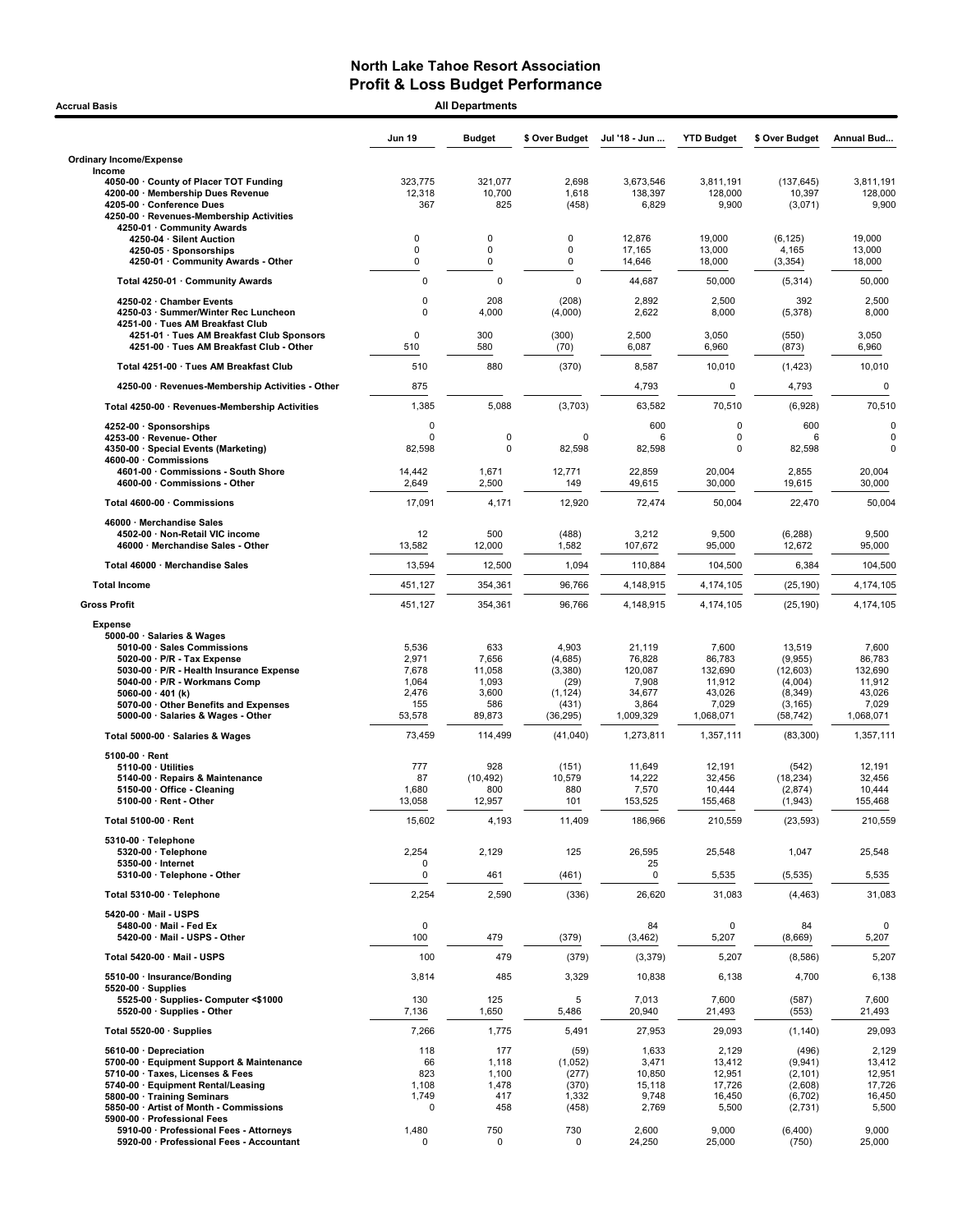| <b>Accrual Basis</b>                                                                                                        |                         | <b>All Departments</b>           |                         |                              |                                 |                      |                     |
|-----------------------------------------------------------------------------------------------------------------------------|-------------------------|----------------------------------|-------------------------|------------------------------|---------------------------------|----------------------|---------------------|
|                                                                                                                             | <b>Jun 19</b>           | <b>Budget</b>                    | \$ Over Budget          | Jul '18 - Jun                | <b>YTD Budget</b>               | \$ Over Budget       | Annual Bud          |
| 5921-00 · Professional Fees - Other                                                                                         | 46,120                  | 51,292                           | (5, 172)                | 57,930                       | 75,000                          | (17,070)             | 75,000              |
| Total 5900-00 · Professional Fees                                                                                           | 47,600                  | 52,042                           | (4, 442)                | 84,780                       | 109,000                         | (24, 220)            | 109,000             |
| 5941-00 · Research & Planning                                                                                               | 0                       | 0                                | 0                       | 28,820                       | 18,000                          | 10,820               | 18,000              |
| $6020-00 \cdot$ Programs<br>6016-00 · Special Event Partnership                                                             | 22,750                  | 25,000                           | (2, 250)                | 50,500                       | 50,000                          | 500                  | 50,000              |
| 6018-00 · Business Assoc. Grants                                                                                            | 20,000                  | 10,000                           | 10,000                  | 30,000                       | 30,000                          | 0                    | 30,000              |
| Total 6020-00 · Programs                                                                                                    | 42,750                  | 35,000                           | 7,750                   | 80,500                       | 80,000                          | 500                  | 80,000              |
| 6420-00 · Events<br>6420-01 · Sponsorships                                                                                  |                         |                                  |                         |                              |                                 |                      |                     |
| 6023-00 · Autumn Food & Wine                                                                                                | 82,598                  | $\mathbf 0$                      | 82,598                  | 116,875                      | 37,375                          | 79,500               | 37,375              |
| 6421-01 · 4th of July Fireworks                                                                                             | $\mathbf 0$             | 300                              | (300)                   | 20,085                       | 20,300                          | (215)                | 20,300              |
| 6421-04 · Broken Arrow Skyrace<br>6421-05 · No Barriers                                                                     | $\mathbf 0$<br>5,229    | $\mathbf 0$<br>4,000             | 0<br>1,229              | 27,500<br>13,779             | 20,000<br>12,400                | 7,500<br>1,379       | 20,000<br>12,400    |
| $6421-06 \cdot$ Spartan                                                                                                     | $\Omega$<br>$\mathbf 0$ | $\mathbf 0$<br>$\mathbf 0$       | $\Omega$<br>0           | 254,353<br>5,000             | 254,500<br>5,000                | (147)<br>$\Omega$    | 254,500             |
| 6421-07 · Tahoe Lacrosse Tournament<br>6421-08 · Tough Mudder                                                               | $\mathbf 0$             | 18,050                           | (18,050)                | $\mathbf 0$                  | 35,550                          | (35, 550)            | 5,000<br>35,550     |
| 6421-09 · Wanderlust<br>6421-10 · WinterWonderGrass - Tahoe                                                                 | 8,340<br>0              | $\mathbf 0$<br>0                 | 8,340<br>0              | 38,816<br>19,447             | 37,700<br>19,400                | 1,116<br>47          | 37,700<br>19,400    |
| 6421-16 · Mountain Travel Symposium                                                                                         | $\mathbf 0$             | 0                                | 0                       | 5,625                        | 5,000                           | 625                  | 5,000               |
| Total 6420-01 · Sponsorships                                                                                                | 96,167                  | 22,350                           | 73,817                  | 501,482                      | 447,225                         | 54,257               | 447,225             |
| 6421-00 · New Event Development<br>6424-00 · Event Operation Expenses                                                       | 90,262<br>6,474         | 2,750<br>667                     | 87,512<br>5,807         | 123,253<br>8,530             | 58,000<br>8,000                 | 65,253<br>530        | 58,000<br>8,000     |
| Total 6420-00 · Events                                                                                                      | 192,904                 | 25,767                           | 167,137                 | 633,266                      | 513,225                         | 120,041              | 513,225             |
| 6423-00 · Membership Activities                                                                                             |                         |                                  |                         |                              |                                 |                      |                     |
| 6434-00 Community Awards Dinner<br>6436-00 · Membership - Wnt/Sum Rec Lunch                                                 | 1,385<br>23             | 0<br>2,500                       | 1,385<br>(2, 477)       | 27,155<br>3,492              | 27,500<br>5,000                 | (345)<br>(1,508)     | 27,500<br>5,000     |
| 6437-00 · Tuesday Morning Breakfast Club                                                                                    | $\mathbf 0$             | 650                              | (650)                   | 5,436                        | 7,150                           | (1,714)              | 7,150               |
| 6441-00 · Membership - Miscellaneous Exp<br>6442-00 · Public Relations/Website                                              | $\mathbf 0$             | 344                              | (343)                   | 60<br>14,269                 | 5,628                           | 8,641                | 5,628               |
| $6444-00 \cdot Trades$                                                                                                      | (1,430)                 |                                  |                         | $\mathbf 0$                  | $\Omega$                        | 0                    | $\mathbf 0$         |
| 6423-00 · Membership Activities - Other                                                                                     | 2,844                   | 0                                | 2,844                   | 16,266                       | 0                               | 16,266               | $\mathbf 0$         |
| Total 6423-00 · Membership Activities                                                                                       | 2,822                   | 3,494                            | (672)                   | 66,679                       | 45,278                          | 21,401               | 45,278              |
| 6730-00 · Marketing Cooperative/Media<br>6740-00 · Media/Collateral/Production<br>6742-00 · Non-NLT Co-Op Marketing Program | 121,652<br>0<br>4,698   | 121,652<br>$\Omega$<br>(32, 484) | 0<br>$\Omega$<br>37,182 | 1,459,827<br>1,278<br>32,272 | 1,459,823<br>$\Omega$<br>15,000 | 4<br>1,278<br>17,272 | 1,459,823<br>15,000 |
| 6743-00 · BACC Marketing Programs                                                                                           |                         |                                  |                         |                              |                                 |                      |                     |
| $6743-01 \cdot$ Shop Local                                                                                                  | 3,425<br>0              | 0<br>0                           | 3,425<br>0              | 11,308<br>17,000             | 20,000<br>20,000                | (8,692)<br>(3,000)   | 20,000<br>20,000    |
| 6743-03 · Touch Lake Tahoe<br>6743-04 · High Notes                                                                          | 11,635                  | 0                                | 11,635                  | 20,545                       | 20,000                          | 545                  | 20,000              |
| 6743-05 · Peak Your Adventure                                                                                               | 16,335                  | 0                                | 16,335                  | 20,970                       | 20,000                          | 970                  | 20,000              |
| Total 6743-00 · BACC Marketing Programs                                                                                     | 31,395                  | 0                                | 31,395                  | 69,823                       | 80,000                          | (10, 177)            | 80,000              |
| 7500-00 · Trade Shows/Travel<br>8100-00 · Cost of Goods Sold                                                                | 0                       | 0                                | $\mathbf 0$             | 372                          | $\mathbf 0$                     | 372                  | $\Omega$            |
| 51100 · Freight and Shipping Costs                                                                                          | 176                     | 0                                | 176                     | 1,316                        | 0                               | 1,316                | 0                   |
| 52500 · Purchase Discounts<br>59900 · POS Inventory Adjustments                                                             | (0)<br>68               |                                  |                         | (40)<br>12                   | 0<br>$\Omega$                   | (40)<br>12           | $\mathbf 0$<br>0    |
| 8100-00 · Cost of Goods Sold - Other                                                                                        | 7,507                   | 6,300                            | 1,207                   | 59,630                       | 49,875                          | 9,755                | 49,875              |
| Total 8100-00 · Cost of Goods Sold                                                                                          | 7,750                   | 6,300                            | 1,450                   | 60,916                       | 49,875                          | 11,041               | 49,875              |
| 8200-00 · Associate Relations<br>8300-00 · Board Functions                                                                  | 253<br>2,875            | 616<br>150                       | (363)<br>2,725          | 3,880<br>11,233              | 7,400<br>4,500                  | (3,520)<br>6,733     | 7,400<br>4,500      |
| 8500-00 · Credit Card Fees                                                                                                  | 837                     | 688                              | 149                     | 7,877                        | 6,658                           | 1,219                | 6,658               |
| 8600-00 · Additional Opportunites<br>8700-00 · Automobile Expenses                                                          | 2,088<br>800            | 3,134<br>518                     | (1,047)<br>282          | 13,837<br>5,446              | 37,600<br>6,183                 | (23, 763)<br>(737)   | 37,600<br>6,183     |
| 8750-00 · Meals/Meetings                                                                                                    | 366                     | 637                              | (271)                   | 4,372                        | 7,640                           | (3,268)              | 7,640               |
| 8810-00 · Dues & Subscriptions<br>8910-00 · Travel                                                                          | (535)                   | 852                              | (1, 387)                | 7,406                        | 10,220                          | (2,814)              | 10,220              |
| 8920-00 · Bad Debt                                                                                                          | 1,166<br>2,586          | 0                                | 1,166                   | 4,820<br>8,419               | 6,600<br>0                      | (1,780)<br>8,419     | 6,600<br>0          |
| <b>Total Expense</b>                                                                                                        | 568,366                 | 347,135                          | 221,231                 | 4,152,221                    | 4,164,361                       | (12, 140)            | 4,164,361           |
| <b>Net Ordinary Income</b>                                                                                                  | (117, 239)              | 7,226                            | (124, 465)              | (3,306)                      | 9,744                           | (13,050)             | 9,744               |
| Other Income/Expense<br>Other Income                                                                                        |                         |                                  |                         |                              |                                 |                      |                     |
| 4700-00 · Revenues- Interest & Investment                                                                                   | 23                      |                                  |                         | 276                          |                                 |                      |                     |
| <b>Total Other Income</b>                                                                                                   | 23                      |                                  |                         | 276                          |                                 |                      |                     |
| <b>Other Expense</b><br>8990-00 · Allocated                                                                                 | 0                       | $\pmb{0}$                        | (0)                     | 0                            | 0                               | 0                    | $\Omega$            |
| <b>Total Other Expense</b>                                                                                                  | $\pmb{0}$               | $\mathbf 0$                      | (0)                     | $\pmb{0}$                    | $\mathsf 0$                     | $\pmb{0}$            | 0                   |
| <b>Net Other Income</b>                                                                                                     | 23                      | (0)                              | 23                      | 276                          | $\mathbf 0$                     | 276                  | 0                   |
| Net Income                                                                                                                  | (117, 216)              | 7,226                            | (124, 442)              | (3,029)                      | 9,744                           | (12, 773)            | 9,744               |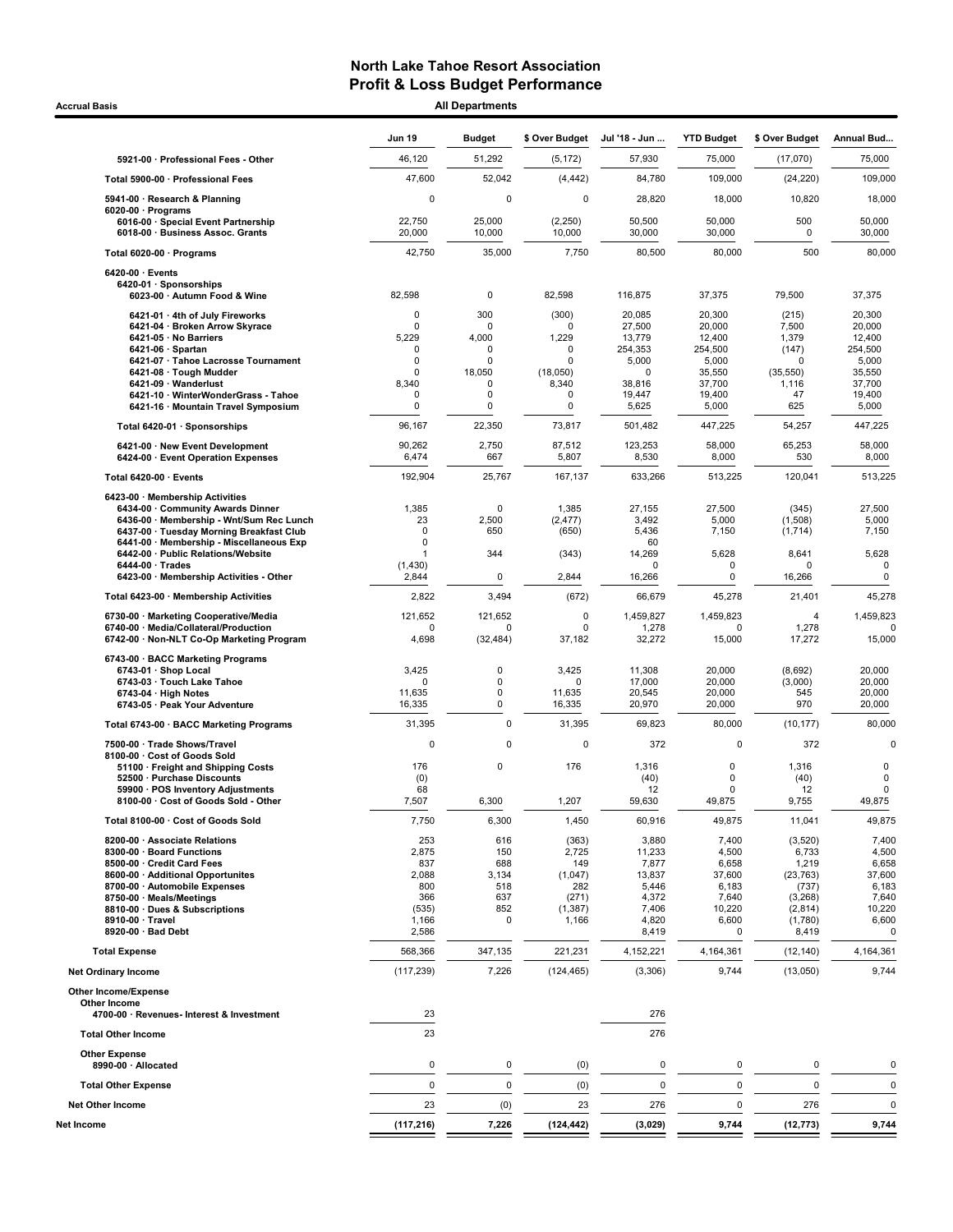| 11 - Marketing<br><b>Accrual Basis</b>                                                                                                                                                                                                                                                                         |                                                      |                                                          |                                                                                                 |                                                                                            |                                                                                       |                                                                          |                                                                                       |  |
|----------------------------------------------------------------------------------------------------------------------------------------------------------------------------------------------------------------------------------------------------------------------------------------------------------------|------------------------------------------------------|----------------------------------------------------------|-------------------------------------------------------------------------------------------------|--------------------------------------------------------------------------------------------|---------------------------------------------------------------------------------------|--------------------------------------------------------------------------|---------------------------------------------------------------------------------------|--|
|                                                                                                                                                                                                                                                                                                                | <b>Jun 19</b>                                        | <b>Budget</b>                                            | \$ Over Budget                                                                                  | Jul '18 - Jun 19                                                                           | <b>YTD Budget</b>                                                                     | \$ Over Budget                                                           | <b>Annual Budget</b>                                                                  |  |
| <b>Ordinary Income/Expense</b>                                                                                                                                                                                                                                                                                 |                                                      |                                                          |                                                                                                 |                                                                                            |                                                                                       |                                                                          |                                                                                       |  |
| Income<br>4050-00 County of Placer TOT Funding<br>4350-00 · Special Events (Marketing)                                                                                                                                                                                                                         | 324,794<br>82,598                                    | 290,503<br>0                                             | 34,290<br>82,598                                                                                | 2,959,839<br>82,598                                                                        | 3,038,206<br>$\Omega$                                                                 | (78, 367)<br>82,598                                                      | 3,038,206<br>0                                                                        |  |
| <b>Total Income</b>                                                                                                                                                                                                                                                                                            | 407,391                                              | 290,503                                                  | 116,888                                                                                         | 3,042,437                                                                                  | 3,038,206                                                                             | 4,231                                                                    | 3,038,206                                                                             |  |
| <b>Gross Profit</b>                                                                                                                                                                                                                                                                                            | 407,391                                              | 290,503                                                  | 116,888                                                                                         | 3,042,437                                                                                  | 3,038,206                                                                             | 4,231                                                                    | 3,038,206                                                                             |  |
| <b>Expense</b><br>5000-00 · Salaries & Wages<br>5000-01 · In-Market Administration<br>$5020-00 \cdot P/R$ - Tax Expense<br>5030-00 · P/R - Health Insurance Expense<br>5040-00 · P/R - Workmans Comp<br>5060-00 $\cdot$ 401 (k)<br>5070-00 · Other Benefits and Expenses<br>5000-00 · Salaries & Wages - Other | 1,375<br>1,126<br>2,700<br>94<br>674<br>72<br>17,780 | 1,375<br>1,848<br>4,080<br>183<br>1,056<br>167<br>26,405 | 0<br>(722)<br>(1,380)<br>(89)<br>(382)<br>(95)<br>(8,625)                                       | 16,500<br>21,472<br>48,569<br>1,216<br>10,977<br>1,696<br>290,141                          | 16,500<br>22,712<br>48,960<br>2,268<br>12,978<br>2,008<br>324,457                     | $\Omega$<br>(1,240)<br>(391)<br>(1,052)<br>(2,001)<br>(312)<br>(34, 316) | 16,500<br>22,712<br>48,960<br>2,268<br>12,978<br>2,008<br>324,457                     |  |
| Total 5000-00 · Salaries & Wages                                                                                                                                                                                                                                                                               | 23,821                                               | 35,114                                                   | (11, 293)                                                                                       | 390,571                                                                                    | 429,883                                                                               | (39, 312)                                                                | 429,883                                                                               |  |
| $5100-00 \cdot$ Rent<br>$5110-00 \cdot$ Utilities<br>5140-00 · Repairs & Maintenance<br>5150-00 Office - Cleaning<br>$5100-00 \cdot$ Rent - Other                                                                                                                                                              | 103<br>$\Omega$<br>332<br>2,442                      | 135<br>773<br>175<br>1,984                               | (32)<br>(773)<br>157<br>458                                                                     | 1,854<br>2,367<br>2,404<br>26,641                                                          | 1,620<br>13,639<br>2,700<br>23,805                                                    | 234<br>(11, 272)<br>(296)<br>2,836                                       | 1,620<br>13,639<br>2,700<br>23,805                                                    |  |
| Total 5100-00 · Rent                                                                                                                                                                                                                                                                                           | 2,877                                                | 3,067                                                    | (190)                                                                                           | 33,266                                                                                     | 41,764                                                                                | (8, 498)                                                                 | 41,764                                                                                |  |
| 5310-00 · Telephone<br>5320-00 · Telephone                                                                                                                                                                                                                                                                     | 544                                                  | 670                                                      | (126)                                                                                           | 6,597                                                                                      | 8,040                                                                                 | (1, 443)                                                                 | 8,040                                                                                 |  |
| Total 5310-00 · Telephone                                                                                                                                                                                                                                                                                      | 544                                                  | 670                                                      | (126)                                                                                           | 6,597                                                                                      | 8,040                                                                                 | (1, 443)                                                                 | 8,040                                                                                 |  |
| 5420-00 · Mail - USPS                                                                                                                                                                                                                                                                                          | 34                                                   | 150                                                      | (116)                                                                                           | 296                                                                                        | 900                                                                                   | (604)                                                                    | 900                                                                                   |  |
| 5510-00 · Insurance/Bonding<br>$5520-00 \cdot$ Supplies<br>5525-00 · Supplies- Computer <\$1000                                                                                                                                                                                                                | 0<br>0                                               | 169<br>0                                                 | (169)<br>0                                                                                      | 646<br>1,153                                                                               | 2,028<br>3,600                                                                        | (1, 382)<br>(2, 447)                                                     | 2,028<br>3,600                                                                        |  |
| 5520-00 · Supplies - Other                                                                                                                                                                                                                                                                                     | 216                                                  | 417                                                      | (201)                                                                                           | 1,619                                                                                      | 5,000                                                                                 | (3, 381)                                                                 | 5,000                                                                                 |  |
| Total 5520-00 · Supplies                                                                                                                                                                                                                                                                                       | 216                                                  | 417                                                      | (201)                                                                                           | 2,772                                                                                      | 8,600                                                                                 | (5,828)                                                                  | 8,600                                                                                 |  |
| 5610-00 Depreciation<br>5700-00 · Equipment Support & Maintenance<br>5740-00 · Equipment Rental/Leasing<br>5800-00 · Training Seminars<br>5900-00 · Professional Fees                                                                                                                                          | 0<br>0<br>277<br>13                                  | 20<br>292<br>315<br>O                                    | (20)<br>(292)<br>(38)<br>13                                                                     | $\mathbf 0$<br>240<br>3,626<br>3,358                                                       | 240<br>3,500<br>3,780<br>4,500                                                        | (240)<br>(3,260)<br>(154)<br>(1, 142)                                    | 240<br>3,500<br>3,780<br>4,500                                                        |  |
| 5910-00 · Professional Fees - Attorneys<br>5921-00 · Professional Fees - Other                                                                                                                                                                                                                                 | 580<br>0                                             | 125<br>417                                               | 455<br>(417)                                                                                    | 580<br>0                                                                                   | 1,500<br>5,000                                                                        | (920)<br>(5,000)                                                         | 1,500<br>5,000                                                                        |  |
| Total 5900-00 · Professional Fees                                                                                                                                                                                                                                                                              | 580                                                  | 542                                                      | 38                                                                                              | 580                                                                                        | 6,500                                                                                 | (5,920)                                                                  | 6,500                                                                                 |  |
| 5941-00 · Research & Planning<br>$6020-00 \cdot$ Programs                                                                                                                                                                                                                                                      | 0                                                    | $\mathbf 0$                                              | $\mathbf 0$                                                                                     | 18,720                                                                                     | 18,000                                                                                | 720                                                                      | 18,000                                                                                |  |
| 6016-00 · Special Event Partnership<br>6018-00 · Business Assoc. Grants                                                                                                                                                                                                                                        | 22,750<br>20,000                                     | 25,000<br>10,000                                         | (2, 250)<br>10,000                                                                              | 50,500<br>30,000                                                                           | 50,000<br>30,000                                                                      | 500<br>0                                                                 | 50,000<br>30,000                                                                      |  |
| Total 6020-00 · Programs                                                                                                                                                                                                                                                                                       | 42,750                                               | 35,000                                                   | 7,750                                                                                           | 80,500                                                                                     | 80,000                                                                                | 500                                                                      | 80,000                                                                                |  |
| 6420-00 · Events<br>6420-01 · Sponsorships<br>6023-00 · Autumn Food & Wine                                                                                                                                                                                                                                     | 82,598                                               | $\mathsf 0$                                              | 82,598                                                                                          | 116,875                                                                                    | 37,375                                                                                | 79,500                                                                   | 37,375                                                                                |  |
| 6421-01 · 4th of July Fireworks<br>6421-04 · Broken Arrow Skyrace<br>6421-05 · No Barriers<br>$6421-06 \cdot$ Spartan<br>6421-07 · Tahoe Lacrosse Tournament<br>6421-08 · Tough Mudder<br>6421-09 · Wanderlust<br>6421-10 · WinterWonderGrass - Tahoe<br>6421-16 · Mountain Travel Symposium                   | 0<br>0<br>5,229<br>0<br>0<br>0<br>8,340<br>0<br>0    | 300<br>0<br>4,000<br>0<br>0<br>18,050<br>0<br>0<br>0     | (300)<br><sup>0</sup><br>1,229<br>$\Omega$<br>$\Omega$<br>(18,050)<br>8,340<br>0<br>$\mathbf 0$ | 20,085<br>27,500<br>13,779<br>254,353<br>5,000<br>$\mathbf 0$<br>38,816<br>19,447<br>5,625 | 20,300<br>20,000<br>12,400<br>254,500<br>5,000<br>35,550<br>37,700<br>19,400<br>5,000 | (215)<br>7,500<br>1,379<br>(147)<br>0<br>(35, 550)<br>1,116<br>47<br>625 | 20,300<br>20,000<br>12,400<br>254,500<br>5,000<br>35,550<br>37,700<br>19,400<br>5,000 |  |
| Total 6420-01 · Sponsorships                                                                                                                                                                                                                                                                                   | 96,167                                               | 22,350                                                   | 73,817                                                                                          | 501,482                                                                                    | 447,225                                                                               | 54,257                                                                   | 447,225                                                                               |  |
| 6421-00 · New Event Development<br>6424-00 · Event Operation Expenses                                                                                                                                                                                                                                          | 90,262<br>6,662                                      | 2,750<br>667                                             | 87,512<br>5,995                                                                                 | 123,253<br>8,718                                                                           | 58,000<br>8,000                                                                       | 65,253<br>718                                                            | 58,000<br>8,000                                                                       |  |
| Total 6420-00 · Events                                                                                                                                                                                                                                                                                         | 193,092                                              | 25,767                                                   | 167,325                                                                                         | 633,453                                                                                    | 513,225                                                                               | 120,228                                                                  | 513,225                                                                               |  |
| 6730-00 · Marketing Cooperative/Media<br>6742-00 · Non-NLT Co-Op Marketing Program                                                                                                                                                                                                                             | 111,384<br>898                                       | 111,384<br>833                                           | 0<br>65                                                                                         | 1,336,608<br>21,735                                                                        | 1,336,604<br>10,000                                                                   | 4<br>11,735                                                              | 1,336,604<br>10,000                                                                   |  |
| 6743-00 · BACC Marketing Programs<br>6743-01 · Shop Local<br>6743-03 · Touch Lake Tahoe<br>$6743-04 \cdot$ High Notes<br>6743-05 · Peak Your Adventure                                                                                                                                                         | 3,425<br>0<br>11,635<br>16,335                       | 0<br>0<br>0<br>$\mathbf 0$                               | 3,425<br>$\Omega$<br>11,635<br>16,335                                                           | 11,308<br>17,000<br>20,545<br>20,970                                                       | 20,000<br>20,000<br>20,000<br>20,000                                                  | (8,692)<br>(3,000)<br>545<br>970                                         | 20,000<br>20,000<br>20,000<br>20,000                                                  |  |
| Total 6743-00 · BACC Marketing Programs                                                                                                                                                                                                                                                                        | 31,395                                               | 0                                                        | 31,395                                                                                          | 69,823                                                                                     | 80,000                                                                                | (10, 177)                                                                | 80,000                                                                                |  |
| 8200-00 · Associate Relations<br>8500-00 · Credit Card Fees                                                                                                                                                                                                                                                    | 26<br>$\pmb{0}$                                      | 133                                                      | (107)                                                                                           | 56<br>135                                                                                  | 1,600<br>0                                                                            | (1, 544)<br>135                                                          | 1,600<br>0                                                                            |  |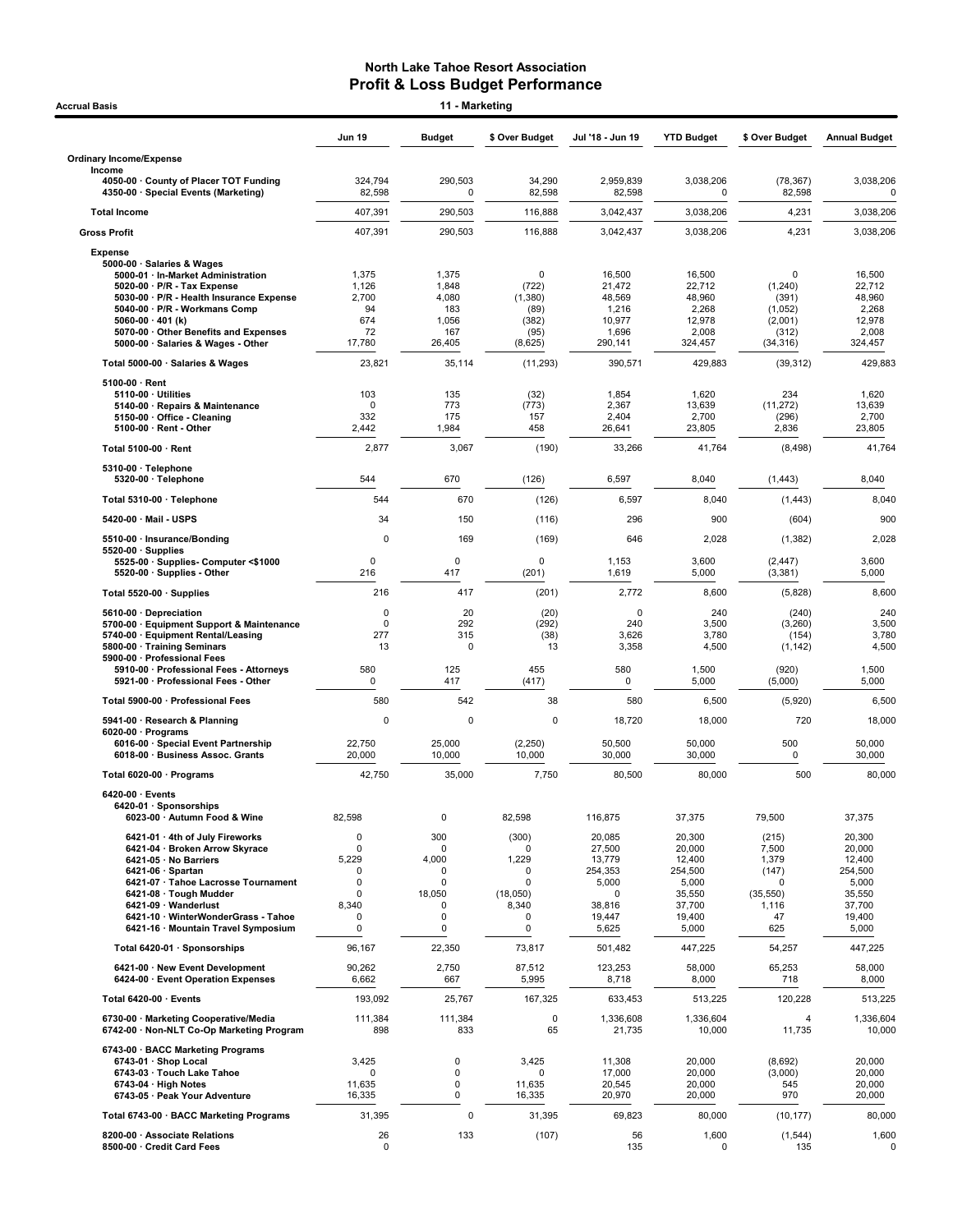Jun 19 Budget \$ Over Budget Jul '18 - Jun 19 YTD Budget \$ Over Budget Annual Budget 8600-00 · Additional Opportunites 1,000 2,667 (1,667) 7,125 32,000 (24,875) 32,000 8700-00 · Automobile Expenses 651 125 526 2,220 1,500 720 1,500 8750-00 · Meals/Meetings 253 300 (47) 902 3,600 (2,698) 3,600 8810-00 · Dues & Subscriptions 188 292 (104) 2,553 3,500 (947) 3,500 8**910-00 · Travel** 1,166 0 1,166 4,820 5,500 (680) 5,500 Total Expense 411,164 217,257 193,907 2,620,604 2,595,264 25,340 2,595,264 Net Ordinary Income 2011 109 (3,773) 243,942 (77,019 421,833 442,942 (21,109) 442,942 Other Income/Expense Other Income 4700-00 · Revenues- Interest & Investment 23 259 **Total Other Income** 259 Other Expense<br>8990-00 · Allocated 8990-00 · Allocated 51,751 75,237 (23,486) 422,093 444,932 (22,839) 444,932 Total Other Expense 51,751 75,237 (23,486) 422,093 444,932 (22,839) 444,932 Net Other Income (51,728) (75,237) 23,508 (421,833) (444,932) 23,099 (444,932) Net Income (55,501) (1,990) (53,511) 0 (1,990) 1,990 (1,990) Accrual Basis **11 - Marketing**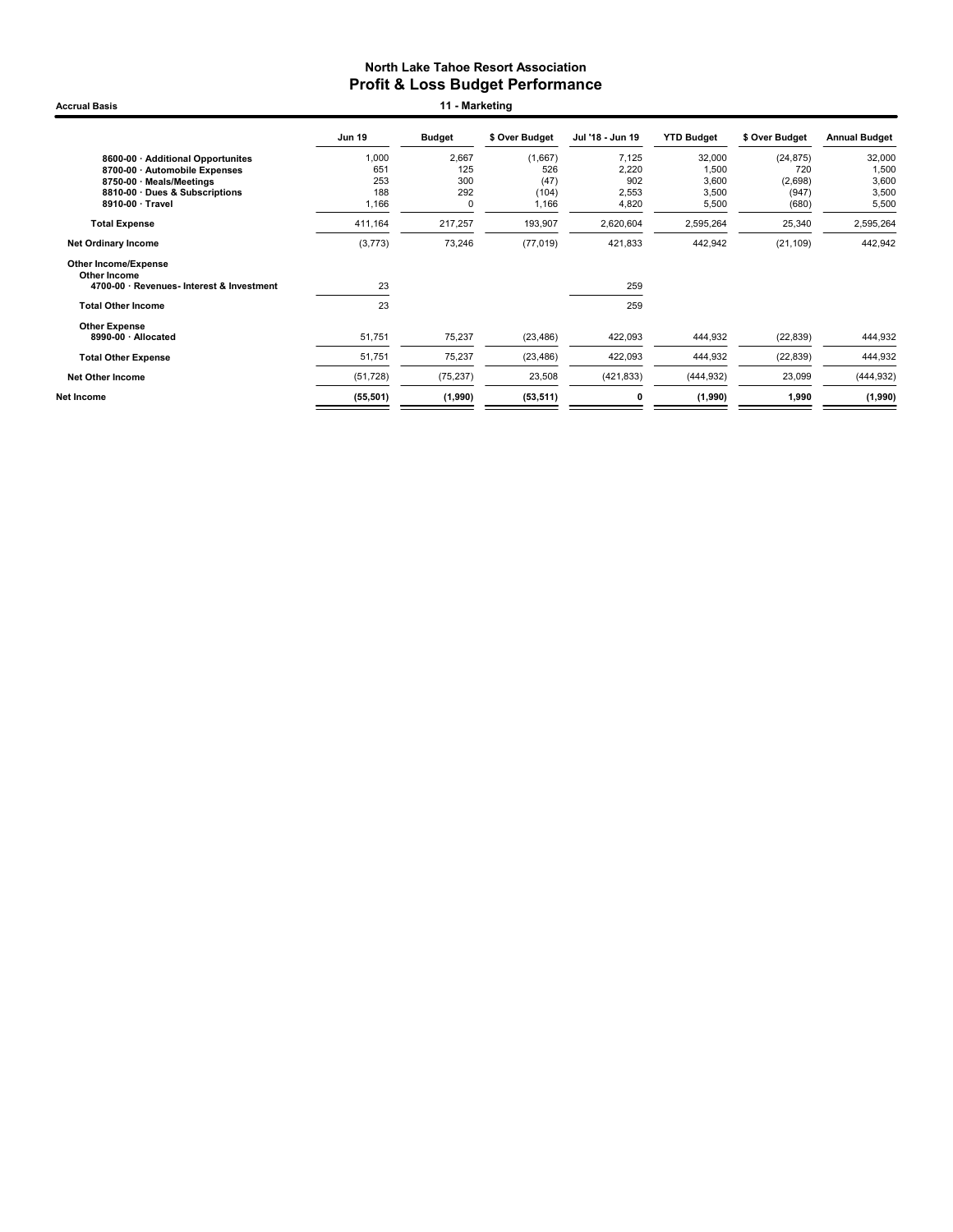| Accrual Basis                                                                          |                         | 30 - Conference   |                    |                    |                   |                      |                      |
|----------------------------------------------------------------------------------------|-------------------------|-------------------|--------------------|--------------------|-------------------|----------------------|----------------------|
|                                                                                        | <b>Jun 19</b>           | <b>Budget</b>     | \$ Over Budget     | Jul '18 - Jun 19   | <b>YTD Budget</b> | \$ Over Budget       | <b>Annual Budget</b> |
| <b>Ordinary Income/Expense</b>                                                         |                         |                   |                    |                    |                   |                      |                      |
| Income                                                                                 |                         |                   |                    |                    |                   |                      |                      |
| 4050-00 County of Placer TOT Funding<br>4205-00 Conference Dues<br>4600-00 Commissions | 8,097<br>367            | 34,776<br>825     | (26, 680)<br>(458) | 331,305<br>6,829   | 357,974<br>9,900  | (26, 669)<br>(3,071) | 357,974<br>9,900     |
| 4601-00 Commissions - South Shore<br>4600-00 · Commissions - Other                     | 14,442<br>2,649         | 1,671<br>2,500    | 12,771<br>149      | 22,859<br>49,615   | 20,004<br>30,000  | 2,855<br>19,615      | 20,004<br>30,000     |
| Total 4600-00 · Commissions                                                            | 17,091                  | 4,171             | 12,920             | 72,474             | 50,004            | 22,470               | 50,004               |
| <b>Total Income</b>                                                                    | 25,554                  | 39,772            | (14, 218)          | 410,608            | 417,878           | (7, 270)             | 417,878              |
| <b>Gross Profit</b>                                                                    | 25,554                  | 39,772            | (14, 218)          | 410,608            | 417,878           | (7, 270)             | 417,878              |
| <b>Expense</b><br>5000-00 · Salaries & Wages<br>5010-00 · Sales Commissions            | 5,536                   | 633               | 4,903              | 21,119             | 7,600             | 13,519               | 7,600                |
| 5020-00 $\cdot$ P/R - Tax Expense                                                      | 919                     | 1,165             | (247)              | 13,194             | 13,977            | (783)                | 13,977               |
| 5030-00 · P/R - Health Insurance Expense<br>5040-00 · P/R - Workmans Comp              | 1,810<br>73             | 1,633<br>172      | 177<br>(99)        | 21,392<br>804      | 19,590<br>2,065   | 1,802<br>(1, 261)    | 19,590<br>2,065      |
| 5060-00 $\cdot$ 401 (k)                                                                | 503                     | 555               | (52)               | 6,664              | 6,657             | 7                    | 6,657                |
| 5070-00 · Other Benefits and Expenses                                                  | 17                      | 84                | (67)               | 454                | 1,004             | (550)                | 1,004                |
| 5000-00 · Salaries & Wages - Other                                                     | 8,381                   | 13,236            | (4, 855)           | 141,542            | 158,827           | (17, 285)            | 158,827              |
| Total 5000-00 · Salaries & Wages                                                       | 17,239                  | 17,478            | (239)              | 205,169            | 209,720           | (4, 551)             | 209.720              |
| 5100-00 · Rent                                                                         |                         |                   |                    |                    |                   |                      |                      |
| $5110-00 \cdot$ Utilities                                                              | 50                      | 70                | (20)               | 901                | 840               | 61                   | 840                  |
| 5140-00 · Repairs & Maintenance                                                        | $\mathbf 0$             | 43                | (43)               | 637                | 517               | 120                  | 517                  |
| 5150-00 Office - Cleaning<br>$5100-00 \cdot$ Rent - Other                              | 162<br>1,146            | 102<br>953        | 60<br>193          | 1,187<br>12,795    | 1,223<br>11,433   | (36)<br>1,362        | 1,223<br>11,433      |
| Total 5100-00 · Rent                                                                   | 1,358                   | 1,168             | 190                | 15,520             | 14,013            | 1,507                | 14,013               |
| 5310-00 · Telephone<br>5320-00 · Telephone                                             | 302                     | 206               | 96                 | 2,923              | 2,472             | 451                  | 2,472                |
| Total 5310-00 · Telephone                                                              | 302                     | 206               | 96                 | 2,923              | 2,472             | 451                  | 2,472                |
| 5420-00 · Mail - USPS                                                                  | 17                      | 46                | (29)               | 114                | 504               | (390)                | 504                  |
| 5510-00 · Insurance/Bonding                                                            | $\Omega$                | 115               | (115)              | 213                | 1,377             | (1, 164)             | 1,377                |
| $5520-00 \cdot$ Supplies                                                               |                         |                   |                    |                    |                   |                      |                      |
| 5525-00 · Supplies- Computer <\$1000                                                   | $\mathbf 0$             | 0                 | 0                  | 331                | 0                 | 331                  | $\mathbf 0$          |
| 5520-00 · Supplies - Other                                                             | 52                      | 52                | (0)                | 678                | 618               | 60                   | 618                  |
| Total 5520-00 · Supplies                                                               | 52                      | 52                | (0)                | 1,009              | 618               | 391                  | 618                  |
| 5610-00 Depreciation<br>5700-00 · Equipment Support & Maintenance                      | $\mathbf 0$<br>$\Omega$ | 8<br>140          | (8)<br>(140)       | $\mathbf 0$<br>240 | 94<br>1,685       | (94)<br>(1, 445)     | 94<br>1,685          |
| 5710-00 · Taxes, Licenses & Fees                                                       | 0                       | 8                 | (8)                | 0                  | 96                | (96)                 | 96                   |
| 5740-00 · Equipment Rental/Leasing                                                     | 122                     | 155               | (33)               | 1,595              | 1,856             | (261)                | 1,856                |
| 5800-00 · Training Seminars                                                            | $\Omega$                |                   |                    | 38                 | $\mathbf 0$       | 38                   | $\Omega$             |
| 6730-00 · Marketing Cooperative/Media                                                  | 10,268                  | 10,268            | $\mathbf 0$        | 123,219            | 123,219           | 0                    | 123,219              |
| 8200-00 · Associate Relations                                                          | $\mathbf 0$             | 25                | (25)               | 46                 | 300               | (254)                | 300                  |
| 8750-00 · Meals/Meetings                                                               | 20<br>$\Omega$          | $\mathbf 0$<br>83 | 20                 | 20<br>$\mathbf 0$  | 0                 | 20                   | 0                    |
| 8810-00 Dues & Subscriptions<br>8920-00 · Bad Debt                                     | 1,650                   |                   | (83)               | 2,383              | 1,000             | (1,000)              | 1,000                |
| <b>Total Expense</b>                                                                   | 31,027                  | 29,752            | 1,275              | 352,490            | 356,954           | (4, 464)             | 356,954              |
| <b>Net Ordinary Income</b>                                                             | (5, 473)                | 10,020            | (15, 494)          | 58,118             | 60,924            | (2,806)              | 60,924               |
| Other Income/Expense                                                                   |                         |                   |                    |                    |                   |                      |                      |
| <b>Other Expense</b><br>8990-00 · Allocated                                            | 7,126                   | 10,292            | (3, 167)           | 58,118             | 61,196            | (3,078)              | 61,196               |
| <b>Total Other Expense</b>                                                             | 7,126                   | 10,292            | (3, 167)           | 58,118             | 61,196            | (3,078)              | 61,196               |
| <b>Net Other Income</b>                                                                | (7, 126)                | (10, 292)         | 3,167              | (58, 118)          | (61, 196)         | 3,078                | (61, 196)            |
| Net Income                                                                             | (12, 599)               | (272)             | (12, 327)          | (0)                | (272)             | 272                  | (272)                |
|                                                                                        |                         |                   |                    |                    |                   |                      |                      |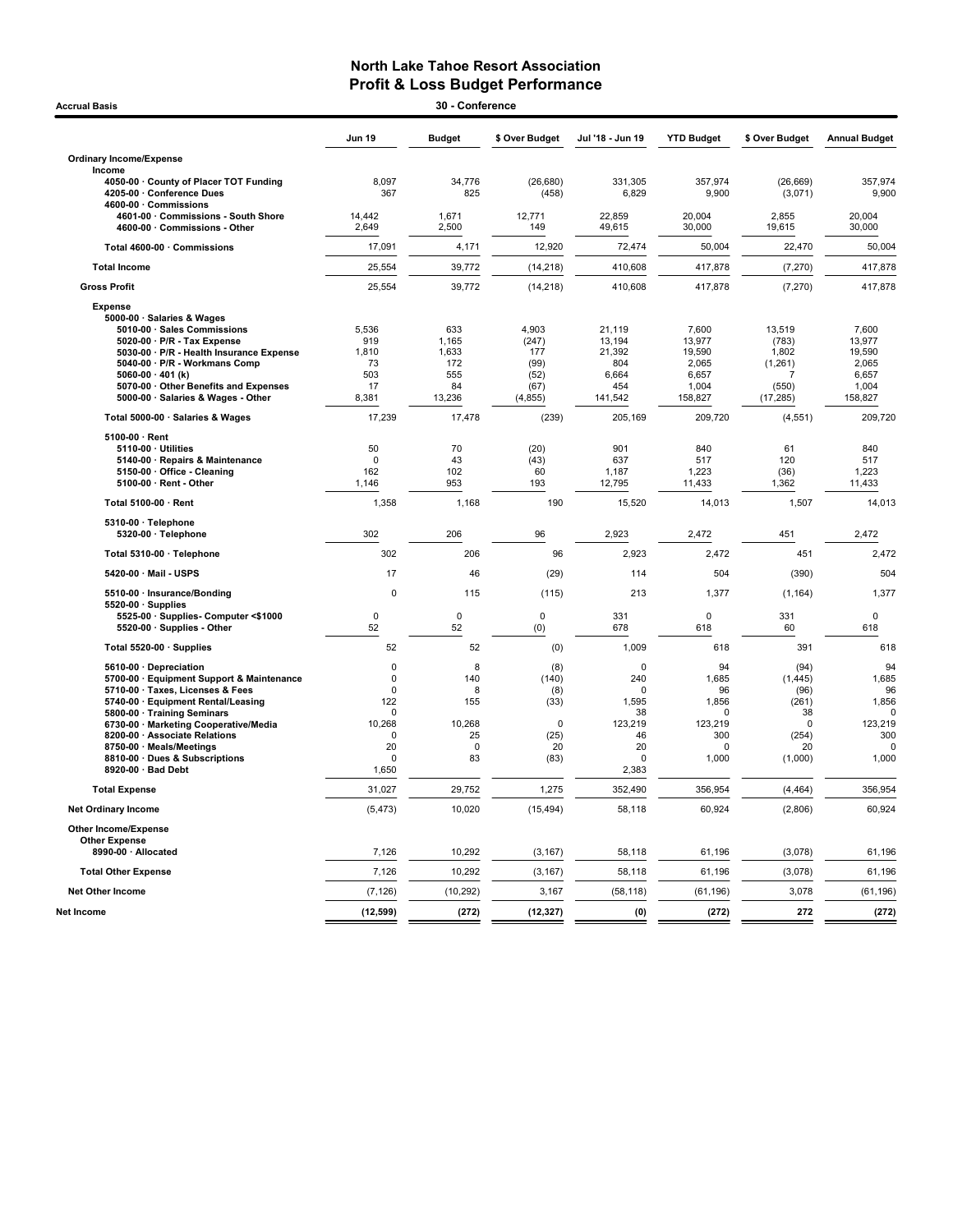Accrual Basis 42 - Visitor Center

|                                                                                                                                                                                                                                                                                                               | <b>Jun 19</b>                                                                     | <b>Budget</b>                                                     | \$ Over Budget                                                       | Jul '18 - Jun 19                                                    | <b>YTD Budget</b>                                                        | \$ Over Budget                                                                | <b>Annual Budget</b>                                                     |
|---------------------------------------------------------------------------------------------------------------------------------------------------------------------------------------------------------------------------------------------------------------------------------------------------------------|-----------------------------------------------------------------------------------|-------------------------------------------------------------------|----------------------------------------------------------------------|---------------------------------------------------------------------|--------------------------------------------------------------------------|-------------------------------------------------------------------------------|--------------------------------------------------------------------------|
| <b>Ordinary Income/Expense</b>                                                                                                                                                                                                                                                                                |                                                                                   |                                                                   |                                                                      |                                                                     |                                                                          |                                                                               |                                                                          |
| Income<br>4050-00 · County of Placer TOT Funding                                                                                                                                                                                                                                                              | (9,896)                                                                           | (4,983)                                                           | (4, 913)                                                             | 373,711                                                             | 406,271                                                                  | (32, 560)                                                                     | 406,271                                                                  |
| 46000 · Merchandise Sales<br>4502-00 · Non-Retail VIC income<br>46000 · Merchandise Sales - Other                                                                                                                                                                                                             | 12<br>13,582                                                                      | 500<br>12,000                                                     | (488)<br>1,582                                                       | 3,212<br>107,672                                                    | 9.500<br>95,000                                                          | (6, 288)<br>12,672                                                            | 9.500<br>95,000                                                          |
| Total 46000 · Merchandise Sales                                                                                                                                                                                                                                                                               | 13,594                                                                            | 12,500                                                            | 1,094                                                                | 110,884                                                             | 104,500                                                                  | 6,384                                                                         | 104,500                                                                  |
| <b>Total Income</b>                                                                                                                                                                                                                                                                                           | 3,698                                                                             | 7,517                                                             | (3,818)                                                              | 484,595                                                             | 510,771                                                                  | (26, 176)                                                                     | 510,771                                                                  |
| <b>Gross Profit</b>                                                                                                                                                                                                                                                                                           | 3,698                                                                             | 7,517                                                             | (3,818)                                                              | 484,595                                                             | 510,771                                                                  | (26, 176)                                                                     | 510,771                                                                  |
| <b>Expense</b><br>5000-00 · Salaries & Wages<br>5020-00 · P/R - Tax Expense<br>5030-00 · P/R - Health Insurance Expense<br>5040-00 · P/R - Workmans Comp<br>5060-00 $\cdot$ 401 (k)<br>5070-00 · Other Benefits and Expenses<br>5000-00 · Salaries & Wages - Other                                            | 1,397<br>1,308<br>382<br>520<br>45<br>20,129                                      | 1,911<br>1,806<br>478<br>637<br>102<br>15,925                     | (514)<br>(498)<br>(96)<br>(117)<br>(57)<br>4,204                     | 14,829<br>17,920<br>3,411<br>6,159<br>835<br>172,954                | 17,550<br>21,672<br>5,193<br>6,924<br>1,225<br>173,103                   | (2, 721)<br>(3, 752)<br>(1,782)<br>(765)<br>(390)<br>(149)                    | 17,550<br>21,672<br>5,193<br>6,924<br>1,225<br>173,103                   |
| Total 5000-00 · Salaries & Wages                                                                                                                                                                                                                                                                              | 23,781                                                                            | 20,859                                                            | 2,922                                                                | 216,107                                                             | 225,667                                                                  | (9, 560)                                                                      | 225,667                                                                  |
| $5100-00 \cdot$ Rent<br>5110-00 · Utilities<br>5140-00 · Repairs & Maintenance<br>5150-00 · Office - Cleaning<br>5100-00 · Rent - Other                                                                                                                                                                       | 521<br>$\Omega$<br>825<br>6,502                                                   | 550<br>(11, 708)<br>237<br>7,025                                  | (29)<br>11,708<br>588<br>(523)                                       | 6,669<br>5,355<br>1,209<br>78.532                                   | 7,650<br>13,500<br>2,847<br>84,297                                       | (981)<br>(8, 145)<br>(1,638)<br>(5, 765)                                      | 7,650<br>13,500<br>2,847<br>84,297                                       |
| Total 5100-00 · Rent                                                                                                                                                                                                                                                                                          | 7,847                                                                             | (3,896)                                                           | 11,743                                                               | 91,765                                                              | 108,294                                                                  | (16, 529)                                                                     | 108,294                                                                  |
| 5310-00 · Telephone<br>5320-00 · Telephone<br>5310-00 · Telephone - Other                                                                                                                                                                                                                                     | 232<br>$\pmb{0}$                                                                  | $\pmb{0}$<br>461                                                  | 232<br>(461)                                                         | 5,445<br>$\overline{0}$                                             | $\pmb{0}$<br>5,535                                                       | 5,445<br>(5, 535)                                                             | $\mathbf 0$<br>5,535                                                     |
| Total 5310-00 · Telephone                                                                                                                                                                                                                                                                                     | 232                                                                               | 461                                                               | (229)                                                                | 5,445                                                               | 5,535                                                                    | (90)                                                                          | 5,535                                                                    |
| 5420-00 · Mail - USPS<br>5480-00 · Mail - Fed Ex<br>5420-00 · Mail - USPS - Other                                                                                                                                                                                                                             | $\pmb{0}$<br>12                                                                   | 145                                                               | (133)                                                                | 54<br>369                                                           | $\mathbf 0$<br>1,744                                                     | 54<br>(1, 375)                                                                | $\mathbf 0$<br>1,744                                                     |
| Total 5420-00 · Mail - USPS                                                                                                                                                                                                                                                                                   | 12                                                                                | 145                                                               | (133)                                                                | 423                                                                 | 1,744                                                                    | (1, 321)                                                                      | 1,744                                                                    |
| 5510-00 · Insurance/Bonding                                                                                                                                                                                                                                                                                   | $\mathbf 0$                                                                       | 146                                                               | (146)                                                                | 1,132                                                               | 1,753                                                                    | (621)                                                                         | 1,753                                                                    |
| 5520-00 · Supplies<br>5525-00 Supplies- Computer <\$1000<br>5520-00 · Supplies - Other                                                                                                                                                                                                                        | $\Omega$<br>5,851                                                                 | 125<br>473                                                        | (125)<br>5,378                                                       | 1.440<br>11,547                                                     | 1,500<br>7,375                                                           | (60)<br>4,172                                                                 | 1.500<br>7,375                                                           |
| Total 5520-00 · Supplies                                                                                                                                                                                                                                                                                      | 5,851                                                                             | 598                                                               | 5,253                                                                | 12,986                                                              | 8,875                                                                    | 4,111                                                                         | 8,875                                                                    |
| 5610-00 · Depreciation<br>5700-00 · Equipment Support & Maintenance<br>5710-00 · Taxes, Licenses & Fees<br>5740-00 · Equipment Rental/Leasing<br>5800-00 · Training Seminars<br>5850-00 · Artist of Month - Commissions<br>6740-00 · Media/Collateral/Production<br>6742-00 · Non-NLT Co-Op Marketing Program | 118<br>$\Omega$<br>$\Omega$<br>222<br>$\Omega$<br>$\pmb{0}$<br>$\mathbf 0$<br>200 | 87<br>300<br>0<br>429<br>$\Omega$<br>458<br>$\Omega$<br>(33, 317) | 31<br>(300)<br>0<br>(207)<br>$\Omega$<br>(458)<br>$\Omega$<br>33,517 | 1,415<br>280<br>$\Omega$<br>3,580<br>120<br>2,769<br>1,278<br>3,336 | 1,049<br>3.600<br>155<br>5,150<br>5,000<br>5,500<br>$\mathbf 0$<br>5,000 | 366<br>(3, 320)<br>(155)<br>(1,570)<br>(4,880)<br>(2,731)<br>1,278<br>(1,664) | 1,049<br>3.600<br>155<br>5,150<br>5,000<br>5,500<br>$\mathbf 0$<br>5,000 |
| 8100-00 · Cost of Goods Sold<br>51100 · Freight and Shipping Costs<br>52500 · Purchase Discounts<br>59900 · POS Inventory Adjustments<br>8100-00 · Cost of Goods Sold - Other                                                                                                                                 | 176<br>(0)<br>68<br>7,507                                                         | $\overline{0}$<br>6,300                                           | 176<br>1,207                                                         | 1,316<br>(40)<br>12<br>58,922                                       | $\Omega$<br>$\Omega$<br>$\Omega$<br>49,875                               | 1,316<br>(40)<br>12<br>9,047                                                  | $\pmb{0}$<br>$\mathbf 0$<br>$\Omega$<br>49,875                           |
| Total 8100-00 · Cost of Goods Sold                                                                                                                                                                                                                                                                            | 7,750                                                                             | 6,300                                                             | 1,450                                                                | 60,209                                                              | 49,875                                                                   | 10,334                                                                        | 49,875                                                                   |
| 8200-00 · Associate Relations<br>8500-00 · Credit Card Fees<br>8700-00 · Automobile Expenses<br>8750-00 · Meals/Meetings<br>8810-00 · Dues & Subscriptions<br>8910-00 · Travel                                                                                                                                | 64<br>509<br>84<br>$^{\circ}$<br>$\pmb{0}$<br>$\Omega$                            | 58<br>438<br>65<br>67<br>167<br>$^{\circ}$                        | 6<br>71<br>19<br>(67)<br>(167)<br>$^{\circ}$                         | 139<br>3,271<br>883<br>154<br>48<br>$\mathbf 0$                     | 700<br>3,658<br>750<br>800<br>2,000<br>1,100                             | (561)<br>(387)<br>133<br>(646)<br>(1,952)<br>(1, 100)                         | 700<br>3,658<br>750<br>800<br>2,000<br>1,100                             |
| <b>Total Expense</b>                                                                                                                                                                                                                                                                                          | 46,669                                                                            | (6,635)                                                           | 53,304                                                               | 405,342                                                             | 436,205                                                                  | (30, 863)                                                                     | 436,205                                                                  |
| Net Ordinary Income                                                                                                                                                                                                                                                                                           | (42, 971)                                                                         | 14,152                                                            | (57, 123)                                                            | 79,253                                                              | 74,566                                                                   | 4,687                                                                         | 74,566                                                                   |
| <b>Other Income/Expense</b><br><b>Other Expense</b><br>8990-00 · Allocated                                                                                                                                                                                                                                    | 9,717                                                                             | 5,369                                                             | 4,348                                                                | 79,252                                                              | 74,783                                                                   | 4,469                                                                         | 74,783                                                                   |
| <b>Total Other Expense</b>                                                                                                                                                                                                                                                                                    | 9,717                                                                             | 5,369                                                             | 4,348                                                                | 79,252                                                              | 74,783                                                                   | 4,469                                                                         | 74,783                                                                   |
| Net Other Income                                                                                                                                                                                                                                                                                              | (9, 717)                                                                          | (5,369)                                                           | (4, 348)                                                             | (79, 252)                                                           | (74, 783)                                                                | (4, 469)                                                                      | (74, 783)                                                                |
| Net Income                                                                                                                                                                                                                                                                                                    | (52, 688)                                                                         | 8,783                                                             | (61, 471)                                                            | $\pmb{0}$                                                           | (217)                                                                    | 217                                                                           | (217)                                                                    |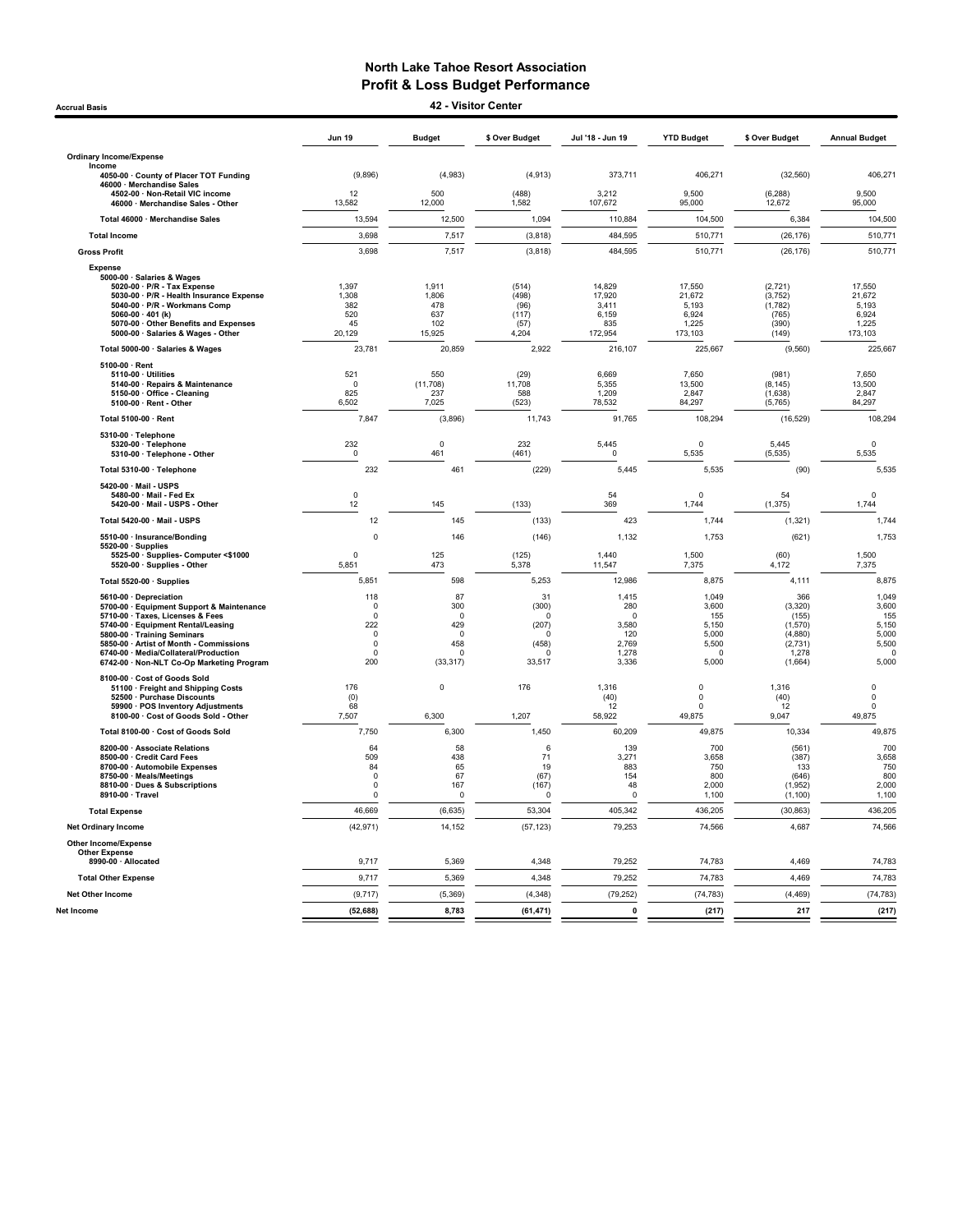|                                                                                                                                         | Jun 19                                         | <b>Budget</b>                        | \$ Over Bu                                | Jul '18 - Ju            | <b>YTD Budget</b>                       | \$ Over Bu             | <b>Annual Bu</b>                          |
|-----------------------------------------------------------------------------------------------------------------------------------------|------------------------------------------------|--------------------------------------|-------------------------------------------|-------------------------|-----------------------------------------|------------------------|-------------------------------------------|
| <b>Ordinary Income/Expense</b>                                                                                                          |                                                |                                      |                                           |                         |                                         |                        |                                           |
| Income<br>4050-00 · County of Placer TOT Funding                                                                                        | 780                                            | 781                                  | (0)                                       | 8.691                   | 8,740                                   | (49)                   | 8,740                                     |
| <b>Total Income</b>                                                                                                                     | 780                                            | 781                                  | (0)                                       | 8,691                   | 8,740                                   | (49)                   | 8,740                                     |
| <b>Gross Profit</b>                                                                                                                     | 780                                            | 781                                  | (0)                                       | 8,691                   | 8,740                                   | (49)                   | 8,740                                     |
| <b>Expense</b><br>5000-00 · Salaries & Wages<br>5020-00 · P/R - Tax Expense<br>5030-00 · P/R - Health Insurance Expense                 | (95)<br>0                                      | 33<br>$\overline{4}$                 | (128)                                     | (246)<br>52             | 401<br>42                               | (647)<br>10            | 401<br>42                                 |
| 5040-00 · P/R - Workmans Comp<br>5060-00 $\cdot$ 401 (k)<br>5070-00 Other Benefits and Expenses<br>5000-00 · Salaries & Wages - Other   | $\mathbf 0$<br>0<br>0<br>(1, 172)              | $\overline{4}$<br>23<br>567          | (4)<br>(4)<br>(23)<br>(1,738)             | 58<br>251<br>3<br>7,036 | 48<br>272<br>$\mathbf 0$<br>6,798       | 10<br>(21)<br>3<br>238 | 48<br>272<br>0<br>6,798                   |
| Total 5000-00 · Salaries & Wages                                                                                                        | (1,266)                                        | 630                                  | (1,896)                                   | 7,154                   | 7,561                                   | (407)                  | 7,561                                     |
| $5100-00 \cdot$ Rent<br>5110-00 · Utilities<br>5140-00 · Repairs & Maintenance<br>5150-00 · Office - Cleaning<br>5100-00 · Rent - Other | 0<br>$\mathbf 0$<br>$\mathbf 0$<br>$\mathbf 0$ | $\mathbf 0$<br>$\mathbf 0$<br>0<br>0 | 0<br>0<br>0<br>0                          | 36<br>6<br>42<br>502    | 0<br>0<br>0<br>0                        | 36<br>6<br>42<br>502   | 0<br>0<br>0<br>0                          |
| Total 5100-00 · Rent                                                                                                                    | $\pmb{0}$                                      | $\pmb{0}$                            | $\mathbf 0$                               | 586                     | $\pmb{0}$                               | 586                    | $\mathbf 0$                               |
| 5310-00 · Telephone<br>5320-00 · Telephone                                                                                              | $\mathbf 0$                                    | $\mathbf 0$                          | 0                                         | 230                     | 0                                       | 230                    | 0                                         |
| Total 5310-00 · Telephone                                                                                                               | 0                                              | $\mathbf 0$                          | $\mathbf 0$                               | 230                     | $\mathbf 0$                             | 230                    | $\mathbf 0$                               |
| 5420-00 · Mail - USPS                                                                                                                   | 0                                              | $\mathbf 0$                          | $\mathbf 0$                               | 19                      | $\mathbf 0$                             | 19                     | $\mathbf 0$                               |
| 5510-00 · Insurance/Bonding<br>$5520-00 \cdot$ Supplies                                                                                 | $\mathbf 0$                                    | $\overline{0}$                       | $\mathbf 0$                               | 64                      | $\mathbf 0$                             | 64                     | $\mathbf 0$                               |
| 5525-00 · Supplies- Computer <\$1000<br>5520-00 · Supplies - Other                                                                      | 0<br>$\mathbf 0$                               | 0<br>$\mathbf 0$                     | 0<br>0                                    | 71<br>17                | 0<br>$\mathbf 0$                        | 71<br>17               | 0<br>0                                    |
| Total 5520-00 · Supplies                                                                                                                | 0                                              | $\pmb{0}$                            | $\mathbf 0$                               | 88                      | $\pmb{0}$                               | 88                     | $\mathbf 0$                               |
| 5740-00 · Equipment Rental/Leasing<br>8700-00 · Automobile Expenses<br>8750-00 · Meals/Meetings                                         | 0<br>0<br>0                                    | $\mathbf 0$<br>0<br>$\pmb{0}$        | $\mathbf 0$<br>$\mathbf 0$<br>$\mathbf 0$ | 217<br>26<br>3          | $\mathbf 0$<br>$\pmb{0}$<br>$\mathbf 0$ | 217<br>26<br>3         | $\mathbf 0$<br>$\mathbf 0$<br>$\mathbf 0$ |
| <b>Total Expense</b>                                                                                                                    | (1,266)                                        | 630                                  | (1,896)                                   | 8,386                   | 7,561                                   | 825                    | 7,561                                     |
| <b>Net Ordinary Income</b>                                                                                                              | 2,047                                          | 151                                  | 1,896                                     | 304                     | 1,179                                   | (875)                  | 1,179                                     |
| <b>Other Income/Expense</b><br><b>Other Expense</b>                                                                                     |                                                |                                      |                                           |                         |                                         |                        |                                           |
| 8990-00 · Allocated                                                                                                                     | 144                                            | 152                                  | (8)                                       | 1,174                   | 1,180                                   | (6)                    | 1,180                                     |
| <b>Total Other Expense</b>                                                                                                              | 144                                            | 152                                  | (8)                                       | 1,174                   | 1,180                                   | (6)                    | 1,180                                     |
| <b>Net Other Income</b>                                                                                                                 | (144)                                          | (152)                                | 8                                         | (1, 174)                | (1, 180)                                | 6                      | (1, 180)                                  |
| Net Income                                                                                                                              | 1,903                                          | (1)                                  | 1,904                                     | (870)                   | (1)                                     | (869)                  | (1)                                       |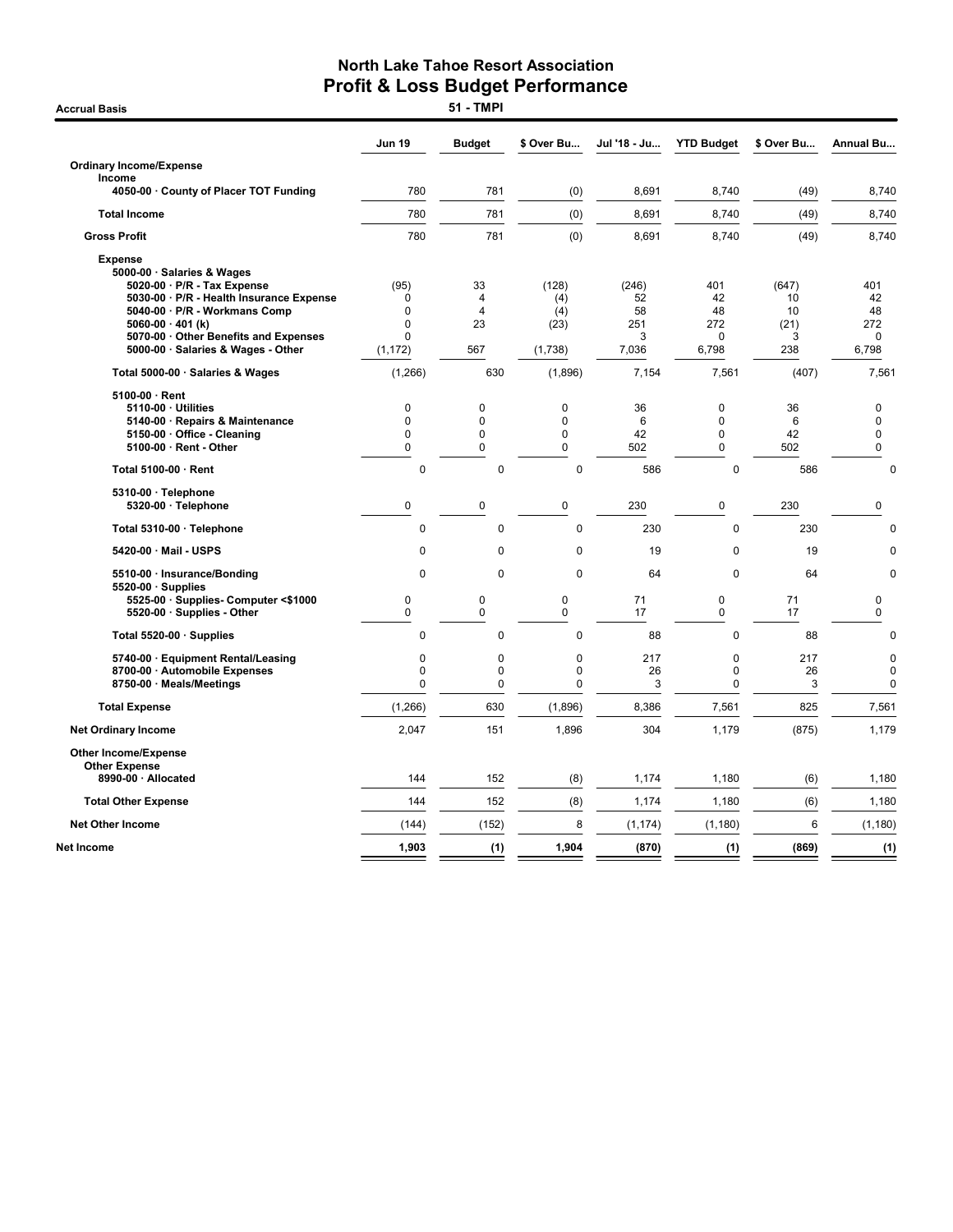| 60 - Membership<br><b>Accrual Basis</b>                                                                               |                                |                       |                           |                            |                            |                               |                            |  |
|-----------------------------------------------------------------------------------------------------------------------|--------------------------------|-----------------------|---------------------------|----------------------------|----------------------------|-------------------------------|----------------------------|--|
|                                                                                                                       | <b>Jun 19</b>                  | <b>Budget</b>         | \$ Over Budget            | Jul '18 - Jun 19           | <b>YTD Budget</b>          | \$ Over Budget                | <b>Annual Budget</b>       |  |
| <b>Ordinary Income/Expense</b>                                                                                        |                                |                       |                           |                            |                            |                               |                            |  |
| Income<br>4200-00 · Membership Dues Revenue<br>4250-00 · Revenues-Membership Activities<br>4250-01 · Community Awards | 12,318                         | 10,700                | 1,618                     | 138,397                    | 128,000                    | 10,397                        | 128,000                    |  |
| 4250-04 · Silent Auction<br>4250-05 · Sponsorships                                                                    | 0<br>0<br>0                    | $\mathbf 0$<br>0<br>0 | 0<br>0<br>0               | 12,876<br>17,165<br>14,646 | 19,000<br>13,000<br>18,000 | (6, 125)<br>4,165<br>(3, 354) | 19,000<br>13,000<br>18,000 |  |
| 4250-01 Community Awards - Other<br>Total 4250-01 · Community Awards                                                  | 0                              | 0                     | $\mathsf 0$               | 44,687                     | 50,000                     | (5,314)                       | 50,000                     |  |
|                                                                                                                       | $\mathbf 0$                    |                       |                           |                            |                            |                               |                            |  |
| 4250-02 · Chamber Events<br>4250-03 · Summer/Winter Rec Luncheon<br>4251-00 · Tues AM Breakfast Club                  | $\Omega$                       | 208<br>4,000          | (208)<br>(4,000)          | 2,892<br>2,622             | 2,500<br>8,000             | 392<br>(5,378)                | 2,500<br>8,000             |  |
| 4251-01 · Tues AM Breakfast Club Sponsors<br>4251-00 · Tues AM Breakfast Club - Other                                 | 0<br>510                       | 300<br>580            | (300)<br>(70)             | 2,500<br>6,087             | 3,050<br>6,960             | (550)<br>(873)                | 3,050<br>6,960             |  |
| Total 4251-00 · Tues AM Breakfast Club                                                                                | 510                            | 880                   | (370)                     | 8,587                      | 10,010                     | (1, 423)                      | 10,010                     |  |
| 4250-00 · Revenues-Membership Activities - Other                                                                      | 875                            |                       |                           | 4,793                      | $\mathsf 0$                | 4,793                         | $\mathbf 0$                |  |
| Total 4250-00 · Revenues-Membership Activities                                                                        | 1,385                          | 5,088                 | (3,703)                   | 63,582                     | 70,510                     | (6,928)                       | 70,510                     |  |
| 4252-00 · Sponsorships<br>4253-00 · Revenue- Other                                                                    | 0<br>0                         | $\mathbf 0$           | 0                         | 600<br>6                   | $\mathbf 0$<br>0           | 600<br>6                      |                            |  |
| <b>Total Income</b>                                                                                                   | 13,703                         | 15,788                | (2,085)                   | 202,585                    | 198.510                    | 4,075                         | 198.510                    |  |
| <b>Gross Profit</b>                                                                                                   | 13,703                         | 15,788                | (2,085)                   | 202,585                    | 198,510                    | 4,075                         | 198,510                    |  |
| <b>Expense</b><br>5000-00 · Salaries & Wages<br>5000-01 · In-Market Administration                                    | (1, 375)                       | (1, 375)              | 0                         | (16, 500)                  | (16, 500)                  | 0                             | (16,500)                   |  |
| 5020-00 · P/R - Tax Expense<br>5030-00 · P/R - Health Insurance Expense                                               | 119<br>416                     | 547<br>888            | (428)<br>(472)            | 4,661<br>11,203            | 6,566<br>10,656            | (1,905)<br>547                | 6,566<br>10,656            |  |
| 5040-00 · P/R - Workmans Comp                                                                                         | 19                             | 7                     | 12                        | 360                        | 87                         | 273                           | 87                         |  |
| 5060-00 $\cdot$ 401 (k)<br>5070-00 Other Benefits and Expenses<br>5000-00 · Salaries & Wages - Other                  | 135<br>$\overline{4}$<br>4,226 | 262<br>66<br>6,553    | (127)<br>(62)<br>(2, 327) | 2,659<br>191<br>80,103     | 3,145<br>792<br>78,636     | (486)<br>(601)<br>1,467       | 3,145<br>792<br>78,636     |  |
| Total 5000-00 · Salaries & Wages                                                                                      | 3,544                          | 6,948                 | (3,404)                   | 82,678                     | 83,382                     | (704)                         | 83,382                     |  |
| $5100-00 \cdot$ Rent                                                                                                  |                                |                       |                           |                            |                            |                               |                            |  |
| $5110-00 \cdot$ Utilities<br>5140-00 · Repairs & Maintenance                                                          | 24<br>$\mathbf 0$              | 50<br>25              | (26)<br>(25)              | 367<br>478                 | 605<br>300                 | (238)<br>178                  | 605<br>300                 |  |
| 5150-00 · Office - Cleaning<br>5100-00 · Rent - Other                                                                 | 77<br>637                      | 78<br>819             | (1)<br>(182)              | 445<br>5,412               | 1,177<br>9,826             | (732)<br>(4, 414)             | 1,177<br>9,826             |  |
| Total 5100-00 · Rent                                                                                                  | 738                            | 972                   | (234)                     | 6,702                      | 11,908                     | (5,206)                       | 11,908                     |  |
| 5310-00 · Telephone                                                                                                   |                                |                       |                           |                            |                            |                               |                            |  |
| 5320-00 · Telephone                                                                                                   | 121                            | 253                   | (132)                     | 1,698                      | 3,036                      | (1, 338)                      | 3,036                      |  |
| Total 5310-00 · Telephone                                                                                             | 121                            | 253                   | (132)                     | 1,698                      | 3,036                      | (1,338)                       | 3,036                      |  |
| 5420-00 · Mail - USPS                                                                                                 | 8                              | 50                    | (42)                      | 96                         | 1,000                      | (904)                         | 1,000                      |  |
| 5510-00 · Insurance/Bonding<br>$5520-00 \cdot$ Supplies                                                               | 0                              | 55                    | (55)                      | 242                        | 775                        | (533)                         | 775                        |  |
| 5525-00 · Supplies- Computer <\$1000<br>5520-00 · Supplies - Other                                                    | 0<br>25                        | 0<br>83               | $\mathbf 0$<br>(58)       | 892<br>668                 | 500<br>1,000               | 392<br>(332)                  | 500<br>1,000               |  |
| Total 5520-00 · Supplies                                                                                              | 25                             | 83                    | (58)                      | 1,560                      | 1,500                      | 60                            | 1,500                      |  |
| 5610-00 Depreciation                                                                                                  | 0                              | 8                     | (8)                       | 0                          | 96                         | (96)                          |                            |  |
| 5700-00 · Equipment Support & Maintenance<br>5710-00 · Taxes, Licenses & Fees                                         | 0<br>0                         | 56<br>50              | (56)<br>(50)              | 0<br>0                     | 672<br>200                 | (672)<br>(200)                | 672<br>200                 |  |
| 5740-00 · Equipment Rental/Leasing<br>5800-00 · Training Seminars                                                     | 166<br>0                       | 250<br>0              | (84)<br>0                 | 2,110                      | 2,990<br>1,950             | (880)                         | 2,990<br>1,950             |  |
| 5900-00 · Professional Fees                                                                                           |                                |                       |                           | 3,721                      |                            | 1,771                         |                            |  |
| 5921-00 · Professional Fees - Other                                                                                   | 0                              | 375                   | (375)                     | 0                          | 1,500                      | (1,500)                       | 1,500                      |  |
| Total 5900-00 · Professional Fees<br>6420-00 · Events                                                                 | 0                              | 375                   | (375)                     | 0                          | 1,500                      | (1,500)                       | 1,500                      |  |
| 6422-00 · Event Media                                                                                                 | 0                              |                       |                           | (300)                      |                            |                               |                            |  |
| 6424-00 · Event Operation Expenses                                                                                    | (188)                          |                       |                           | (188)                      |                            |                               |                            |  |
| Total 6420-00 · Events                                                                                                | (188)                          |                       |                           | (488)                      |                            |                               |                            |  |
| 6423-00 · Membership Activities<br>6434-00 Community Awards Dinner                                                    | 1,385                          | 0                     | 1,385                     | 27,155                     | 27,500                     | (345)                         | 27,500                     |  |
| 6436-00 · Membership - Wnt/Sum Rec Lunch                                                                              | 23                             | 2,500                 | (2, 477)                  | 3,492                      | 5,000                      | (1,508)                       | 5,000                      |  |
| 6437-00 · Tuesday Morning Breakfast Club<br>6441-00 Membership - Miscellaneous Exp                                    | $\pmb{0}$<br>0                 | 650                   | (650)                     | 5,436<br>60                | 7,150                      | (1,714)                       | 7,150                      |  |
| 6442-00 · Public Relations/Website                                                                                    | $\mathbf{1}$                   | 344                   | (343)                     | 14,569                     | 5,628                      | 8,941<br>O                    | 5,628                      |  |
| 6444-00 · Trades<br>6423-00 · Membership Activities - Other                                                           | (1, 430)<br>2,844              | 0                     | 2,844                     | 0<br>16,266                | 0<br>$\mathsf 0$           | 16,266                        | 0<br>0                     |  |
| Total 6423-00 · Membership Activities                                                                                 | 2,822                          | 3,494                 | (672)                     | 66,979                     | 45,278                     | 21,701                        | 45,278                     |  |
| 8100-00 · Cost of Goods Sold                                                                                          | 0                              |                       |                           | 707                        |                            |                               |                            |  |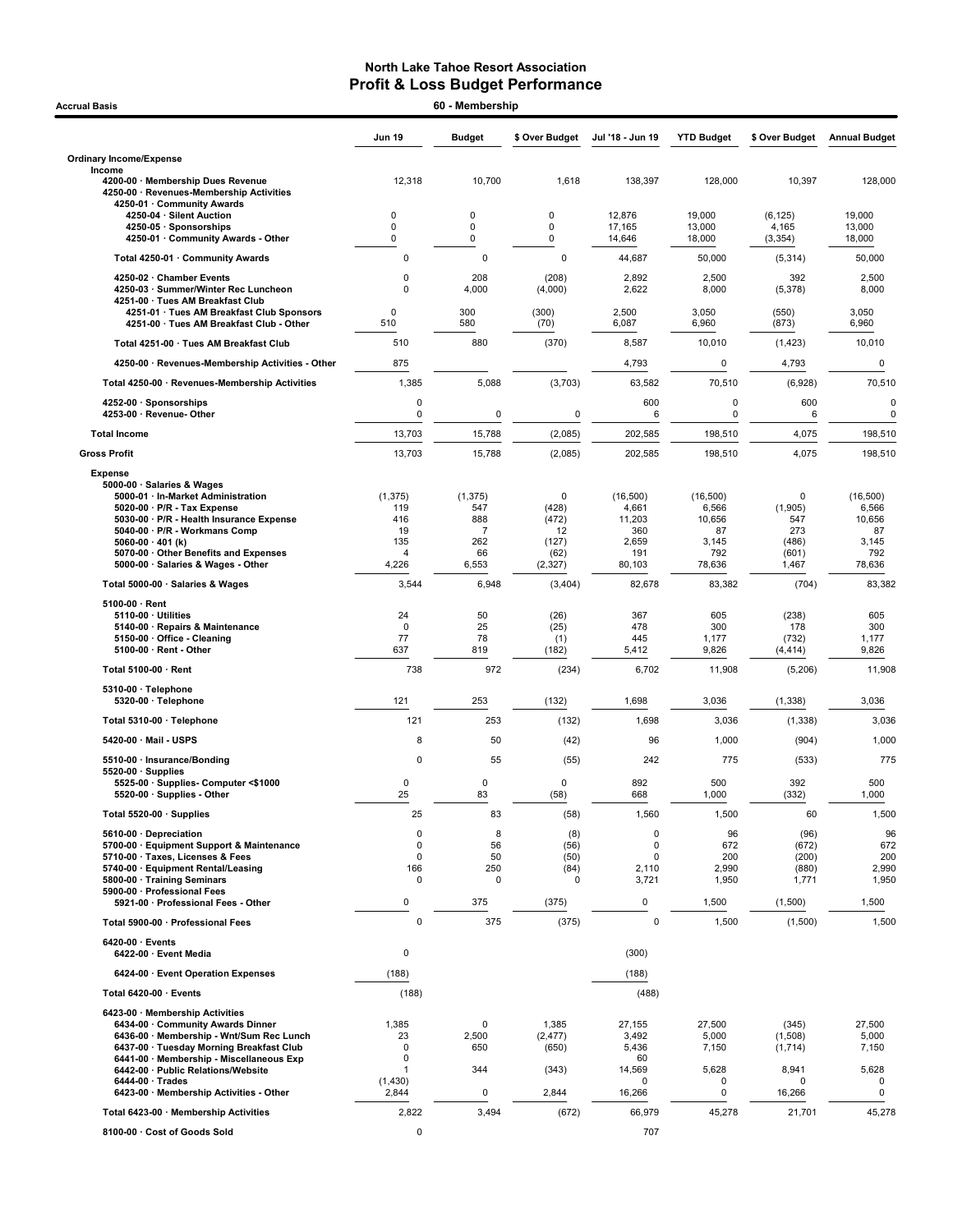Accrual Basis **60 - Membership** 

|                                                     | <b>Jun 19</b> | <b>Budget</b> | \$ Over Budget | Jul '18 - Jun 19 | <b>YTD Budget</b> | \$ Over Budget | <b>Annual Budget</b> |
|-----------------------------------------------------|---------------|---------------|----------------|------------------|-------------------|----------------|----------------------|
| 8200-00 · Associate Relations                       | $\mathbf 0$   | 67            | (67)           | $\mathbf 0$      | 800               | (800)          | 800                  |
| 8500-00 · Credit Card Fees                          | 328           | 250           | 78             | 4,158            | 3,000             | 1.158          | 3,000                |
| 8700-00 · Automobile Expenses                       | 58            | 78            | (20)           | 451              | 933               | (483)          | 933                  |
| 8750-00 · Meals/Meetings                            | 93            | 150           | (57)           | 1,003            | 1,800             | (797)          | 1,800                |
| 8810-00 · Dues & Subscriptions                      | $\Omega$      | 35            | (35)           | 530              | 420               | 110            | 420                  |
| 8920-00 · Bad Debt                                  | 936           |               |                | 6,036            | 0                 | 6,036          | 0                    |
| <b>Total Expense</b>                                | 8,652         | 13,174        | (4, 522)       | 178,180          | 161,240           | 16,940         | 161,240              |
| <b>Net Ordinary Income</b>                          | 5,051         | 2,614         | 2,437          | 24,405           | 37,270            | (12, 865)      | 37,270               |
| <b>Other Income/Expense</b><br><b>Other Expense</b> |               |               |                |                  |                   |                |                      |
| 8990-00 · Allocated                                 | 3,239         | 1,908         | 1,331          | 26,418           | 25,046            | 1,372          | 25,046               |
| <b>Total Other Expense</b>                          | 3,239         | 1,908         | 1,331          | 26,418           | 25,046            | 1,372          | 25,046               |
| <b>Net Other Income</b>                             | (3,239)       | (1,908)       | (1, 331)       | (26, 418)        | (25,046)          | (1, 372)       | (25,046)             |
| Net Income                                          | 1,812         | 706           | 1,106          | (2,013)          | 12,224            | (14, 237)      | 12,224               |
|                                                     |               |               |                |                  |                   |                |                      |